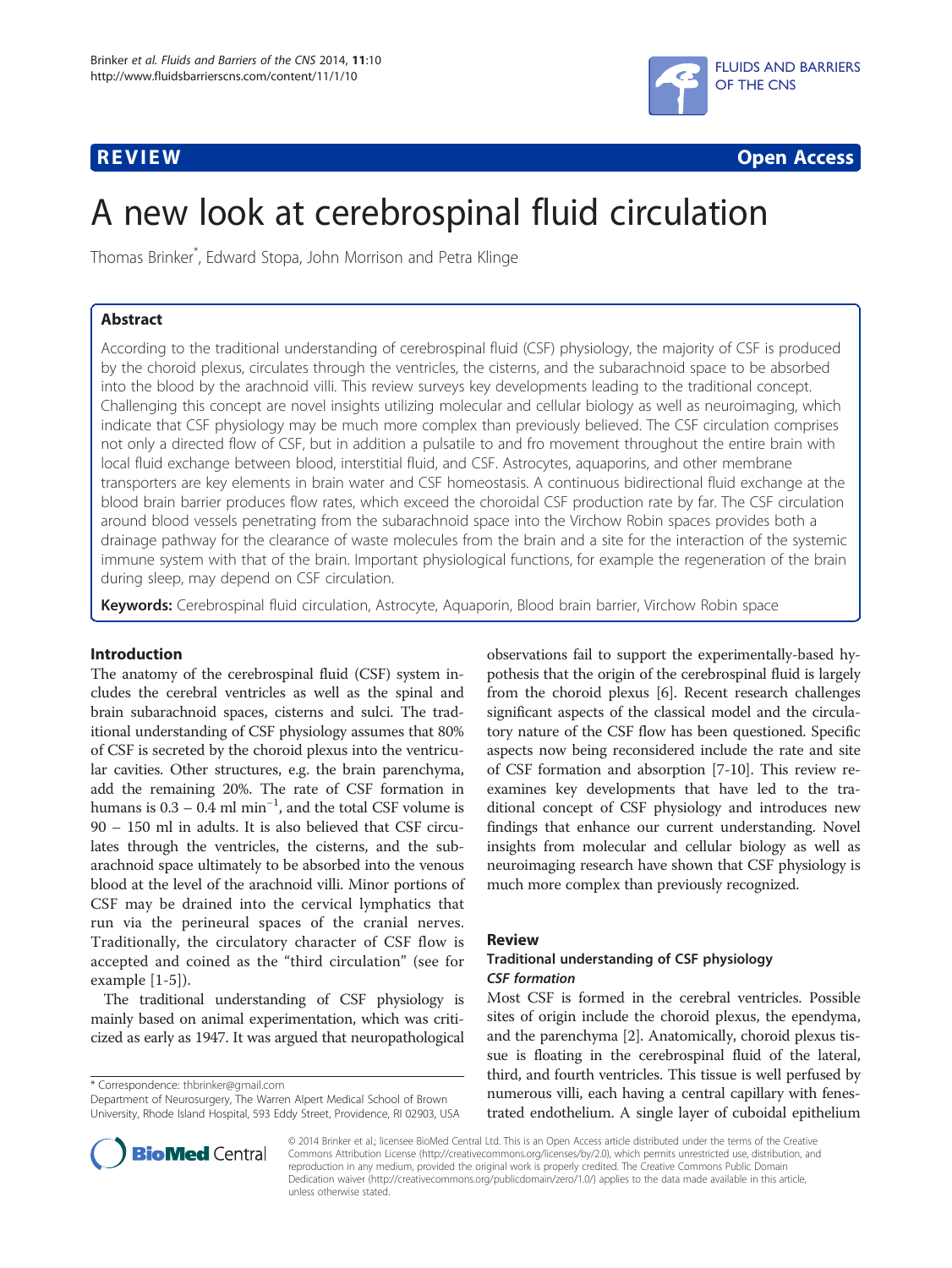then covers each of these vessels. This unusual cellular anatomy forms the blood CSF barrier characterized by tight junctions at the apical end of the choroid epithelial cells rather than at the capillary endothelium within each villus [\[2,11,12](#page-11-0)].

Due to its glandular appearance and ventricular location, the choroid plexus has been suggested to be the major site of CSF secretion. This view was mainly based upon the historical canine experiments of Dandy. In these experiments the foramen of Monro was occluded and a choroid plexectomy of one lateral ventricle was performed. The authors reported collapse of the ventricle without choroid plexus and dilatation of the other ventricle [[13](#page-11-0)]. They concluded: "From these experiments we have the absolute proof that cerebrospinal fluid is formed from the choroid plexus. Simultaneously it was proven that the ependyma lining the ventricles is not concerned in the production of cerebrospinal fluid" [\[14\]](#page-11-0). Interestingly, the experiments of Dandy were based upon observations from only a single dog [[1\]](#page-11-0). Furthermore, the experiments could not be reproduced by others [\[15-17\]](#page-11-0).

There were two other sets of experiments that were thought to be "crucial" in support of Dandy's thesis [[1](#page-11-0)]: First, the hematocrit of the choroid plexus blood was found to be 1.15 times greater than of that of the systemic arterial blood. From this value and the estimated arterial blood flow through the choroid plexus, a CSF secretion rate was calculated that came very close to the estimated rate of total CSF absorption [\[18\]](#page-11-0). Second, these findings were substantiated by concordance with experiments in which the CSF production rate was assessed in the isolated and extracorporally-perfused choroid plexus [[19](#page-12-0)-[22](#page-12-0)]. These experiments, however, were criticized because of inherent large errors possible in the experimental technique since the various preparations all required considerable operative manipulations [\[1,2,11\]](#page-11-0). Furthermore, other experimental studies, including those with radioactive water provided evidence that at least some CSF must come from a source other than the choroid plexus, presumably the brain tissue itself [\[23-25\]](#page-12-0). From perfusion studies performed on isolated regions of the ependymal surface it was calculated that nearly 30% of the total CSF production may come from the ependyma [[26](#page-12-0)]. An even higher rate of ependymal fluid secretion was derived from experiments investigating spinal cord ependyma [[27](#page-12-0)]. Again, these experiments were criticized because of the "drastic experimental procedures" used. It was concluded that "it may be wise to reserve final judgment on this question" [\[11\]](#page-11-0). The capillary-astrocyte complex of the blood–brain barrier (BBB) has been implicated as an active producer of brain interstitial fluid (ISF). The ISF secreted at the blood–brain barrier is coupled with shifts of extracellular fluid between brain and CSF, eventually leading to the net formation of CSF [\[28,29\]](#page-12-0). The rate of

ISF formation was estimated from the clearance rate of tracer substances, which were injected into the brain parenchyma. It was assumed that the rate of clearance provides an estimate of the rate of ISF secretion at the blood–brain barrier. The calculated rate of formation was substantially lower (1/100 when normalized for barrier surface area) than the choroid plexus production rate [[30](#page-12-0)]. Accordingly, even a recent review concluded that "the working hypothesis that the BBB is a fluid generator, although attractive, needs substantiation" [\[4\]](#page-11-0).

#### CSF absorption

Historically, the absorption of CSF into the circulating blood is most notable across the arachnoid villi [\[3](#page-11-0)[,31,32](#page-12-0)]. It was stated: "From a purely anatomical point of view, these arachnoid villi are obvious regions for the drainage of CSF into the vascular system…" (page 486 in [[33](#page-12-0)]). The notion of the arachnoid villi being the major site of CSF absorption is actually based on the early experiments of Key and Retzius who injected colored gelatin into the CSF space of human cadavers. They reported the distribution of the dye throughout the entire CSF system and its passage across the arachnoid villi into the venous sinuses [[34](#page-12-0)]. However, their results were questioned since the dye was injected at a pressure of up to 60 mmHg. It was suggested that the high pressure during the dye injection could cause rupture of the arachnoid villi and absorption into the sinuses [[35](#page-12-0)]. Therefore, Weed performed dye injection experiments at pressures of only 9–13 mmHg that also attempted to determine whether or not the injected dye particles themselves could obstruct the normal drainage pathways. Isotonic solutions of non-toxic dyes (ammonium citrate and potassium ferrocyanide) were infused that precipitated granules of Prussian blue before the animals were intravitally fixed with acidified formalin. Weed reported the distribution of the dye particles throughout the entire CSF space, filling the arachnoid villi along the sagittal sinus, eventually invading the dural wall of the sinus. Notably, only some granular material was found in the lumen of the sinus [[35,36](#page-12-0)]. The authors also stated as another important result: "No evidence has been afforded in our observations of the escape of cerebrospinal fluid into cerebral veins or capillaries" [\[37\]](#page-12-0). Weed's findings formed the basis for the principal understanding of CSF absorption, accepted by the majority of researchers today. Weed performed numerous pilot experiments in his effort to identify a dye solution that was best suited for his studies: "Many solutions were tried, but all proved unsatisfactory because of their toxicity or their diffuse tissue staining" [\[36\]](#page-12-0). One could argue, therefore, that Weed inadvertently excluded those solutions in which the absorption of CSF throughout the entire brain parenchyma would have been the result. Electron microscopy studies performed on arachnoid villi revealed a pressure-sensitive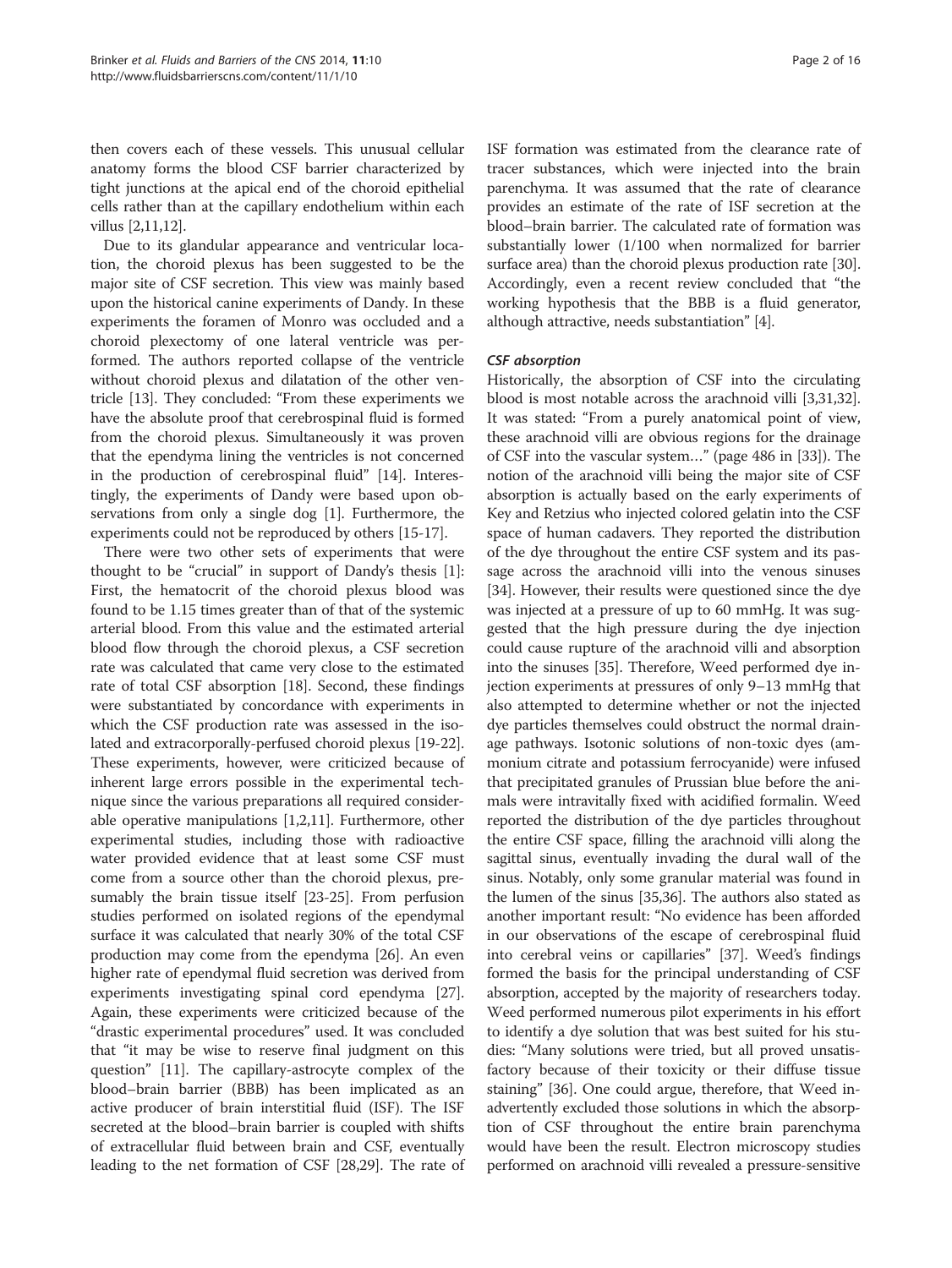vacuolation cycle of pores, which act as one-way valves and allow for the transcellular bulk transport of fluid [[38,39](#page-12-0)]. Extracorporal perfusion of excised dura demonstrated the passage of particles up to the size of erythrocytes [\[40\]](#page-12-0).

Considerable portions of CSF may be absorbed into the cervical lymphatics [[2\]](#page-11-0). The perineural subarachnoid space of cranial nerves, which is connected to the cranial CSF space, was suggested as a pathway for the drainage of CSF into the lymphatics of the extracranial soft tissue at the skull base [\[2\]](#page-11-0). Though it is obvious that CSF drains into the lymphatics, the physiological significance of this CSF absorption route is still a matter of debate. Five hours after the injection of albumin dye into the CSF space of rabbits only 5% is typically seen draining into the cervical lymph nodes [\[41\]](#page-12-0). This finding led to the conclusion that only a small fraction of CSF drains via the lymphatic channels. However, in the same period of time only 14% of the injected dye was found in the blood, revealing that lymphatic channels contributed to 26% of the tagged protein that had left the central nervous system and entered the blood stream [\[2](#page-11-0)]. Following the infusion of iodine-labeled serum human albumin into sheep, it was determined that 40–48% of total volume of CSF is absorbed from the cranial compartment by extracranial lymphatics [\[42](#page-12-0)]. A lymphatic drainage fraction of 50% was estimated from the injection of radioiodinated albumin (RISA) into the brain of rabbits. Interestingly much RISA was drained via the cerebral perivascular spaces as well as by the passage from the subarachnoid space of olfactory lobes into the submucosal spaces of the nose (and thus to the lymphatics) [\[43](#page-12-0)]. Intravital microscopy of the exposed cervical lymph nodes during the cisternal infusion of ink revealed that particle movement was dependent on the respiratory cycle: during inspiration the speed of particle movement was 10–20 mm s−<sup>1</sup> , while no movement was observed during the expiration phase [[44\]](#page-12-0). It is important to note that the CSF and ISF spaces communicate with the cervical lymphatics via two anatomically different routes, i.e. the perineural subarachnoid space of cranial nerves and a "prelymphatic" pathway along the arterioles and arteries of the brain (see discussion below, reviewed by  $|45|$ ).

Extracranial organs feature fluid exchange across the capillary bed that is driven by hydrodynamic and osmotic pressure gradients. However, absorption of CSF into cerebral capillaries has been disputed because it was thought that the absorption of CSF is not dependent on osmotic forces. This notion was based on experiments in which dextran solutions of different osmolality were infused into the ventricles of cats at a constant pressure of 27 mmHg. The measured infusion rate, which should equal the CSF absorption rate, decreased by the same

extent. The decrease of the absorption rate was explained by the increased CSF viscosity [\[33](#page-12-0)]. Interestingly, a more recent animal study failed to reproduce these earlier experiments, since it was shown that  ${}^{3}H_{2}O$  from the bloodstream enters osmotically loaded cerebrospinal fluid significantly faster [\[46](#page-12-0)]. Since, historically, osmolality was assumed to not be relevant for CSF absorption, hydrodynamic pressure gradients would be the only driving forces for CSF drainage into the brain capillaries and post-capillary venules. It was also assumed that any absorption would require a CSF pressure higher than the intravascular pressure and that this would cause the collapse of the vessels and prevent absorption of CSF [[2,](#page-11-0)[47\]](#page-12-0). These statements from the 1970s and 1980s were actually defining the understanding of CSF physiology for decades until BBB and aquaporin (AQP) studies clearly indicated the involvement of osmotic forces in brain water homeostasis (for discussion see below).

#### Assessment of CSF formation and absorption rate

In 1931, Masserman calculated the rate of CSF formation in patients by measuring the time needed for the CSF pressure to return to its initial level following drainage of a standard volume of CSF by lumbar puncture [[48\]](#page-12-0). After drainage of 20 to 35 mL of CSF, pressure was restored at a rate of about 0.32 ml min−<sup>1</sup> . The validity of results obtained in this way was criticized because the Masserman technique assumes that neither formation nor absorption rates are changed by alterations in pressure. However, the absorption of CSF varies greatly with changes in intracranial pressure [\[49,50\]](#page-12-0). Modifications of the Masserman technique applied sophisticated infusion and drainage protocols, which recorded and controlled the CSF pressure during the measurement period (see for example [\[51](#page-12-0)]). Despite numerous research efforts, more sophisticated experimental protocols did not yield CSF formation rates that differed from earlier work.

The ventriculo-cisternal perfusion ("Pappenheimer") technique represents a more quantitative approach for the assessment of CSF formation rate. Inulin or other macromolecules, which pass through the ventricular space without being absorbed, are infused at a constant rate into the cerebral ventricles. CSF formation is calculated from the measurement of the extraventricular (cisternal or spinal) CSF concentration of inulin. It is assumed that any dilution of inulin between the inflow cannula and outflow cannula results from the admixture of freshly formed CSF. In addition, the test procedure allows for the calculation of the CSF absorption rate from the clearance of inulin at the extraventricular site (in animals the cisterna magna, in man the lumbar space) [\[49\]](#page-12-0). An important disadvantage was that the procedure was difficult to apply in clinical settings because of its invasiveness: The hour long infusion required both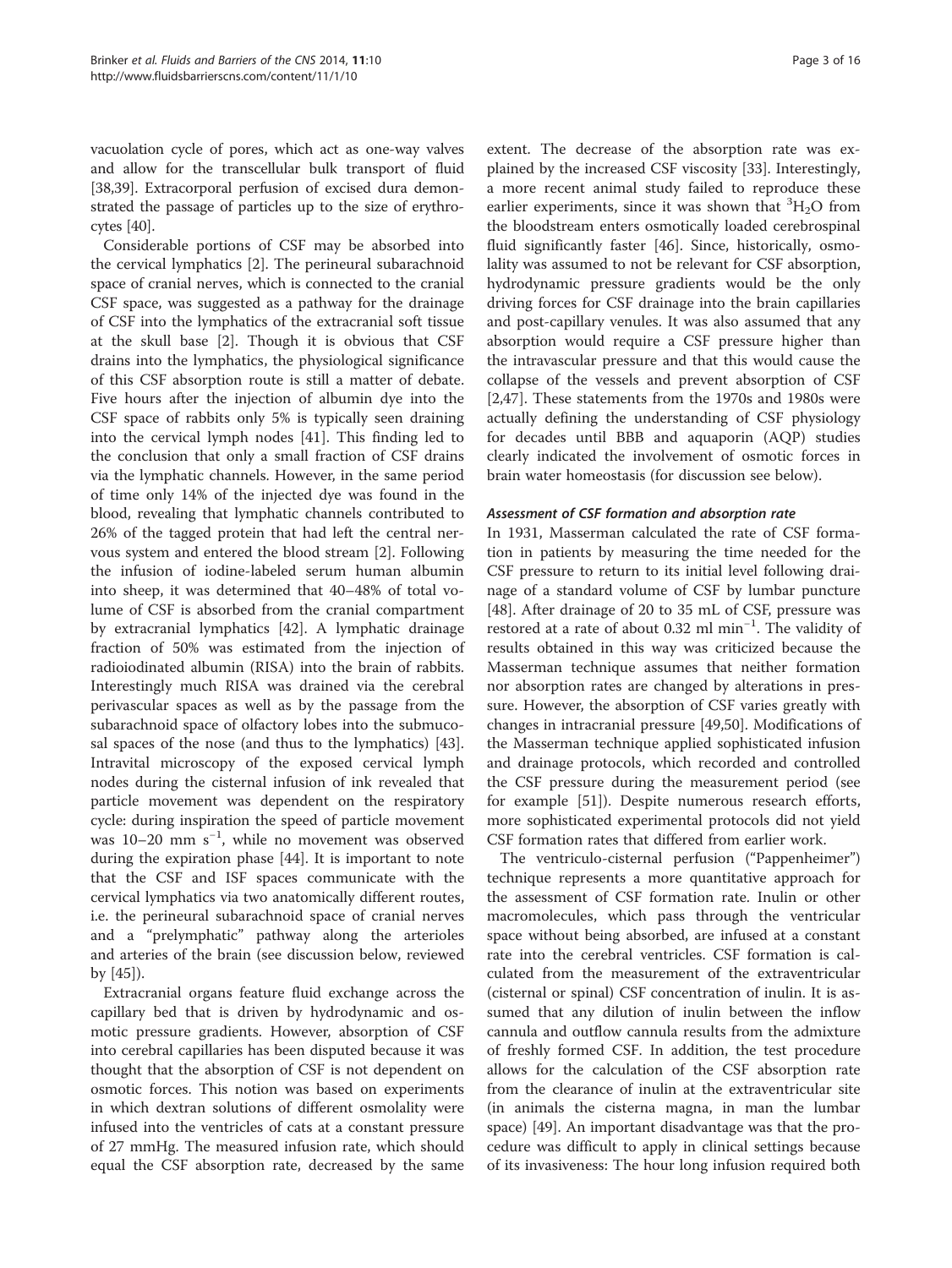a ventricular and extraventricular CSF catheter. Also, both infusion rate and infused volume exceeded the physiological range of CSF flow by far. Despite these obstacles, clinical measurements were performed in brain tumor patients who received ventricular catheters for chemotherapy purposes: In patients (9–61 years old) the average flow rate was 0.37 ml min−<sup>1</sup> , the maximum ab-sorption capacity was 1.3 ml.min<sup>-1</sup> [[52\]](#page-12-0). These results were confirmed in children with brain tumors [\[53](#page-12-0)]. Furthermore, similar data are available from hydrocephalus patients [\[54\]](#page-12-0). Though more precise, the ventriculocisternal or ventriculolumbar perfusion techniques yielded results remarkably close to those assessed by the Masserman technique [[2\]](#page-11-0). Findings from both the Masserman and the Pappenheimer techniques were supported by neuroradiological investigations applying serial CT scans to assess the ventricular washout of metrizamide, a water soluble contrast media. The rate of right lateral ventricular CSF formation ranged from 0.0622 to 0.103 ml min−<sup>1</sup> [\[55,56](#page-12-0)]. Hence, the assessment of the CSF formation and absorption rates remains a matter of debate even today. It has been suggested that a method that is less invasive than the Pappenheimer method (ventriculo-cisternal perfusion) and more reliable than the Masserman method is sorely needed [\[50](#page-12-0)].

# CSF circulation

The concept of the "third circulation" suggesting that CSF flows through the ventricles, cisterns and subarachnoid space (SAS) and is reabsorbed into the blood at the arachnoid villi, was introduced by Cushing in 1926 [[57,58\]](#page-12-0). This notion was a radical departure from the contemporary view that the CSF moved by ebb and flow [[1\]](#page-11-0). Since Cushing, the circulatory, bulk flow character of the CSF system has remained unquestioned by the majority of researchers. Even recent reviews assume a directed CSF circulation through the ventricles and the subarachnoid space toward the arachnoid villi [\[1,5](#page-11-0)[,32](#page-12-0)]. Nevertheless, as will be discussed below, this understanding of CSF circulation appears to be a rough simplification of a much more complicated situation. This especially holds true for the circulation of CSF along the Virchow–Robin spaces (VRS). The current classical view assumes that CSF flow along the VRS is slow and physiologically not important [[4,5\]](#page-11-0).

# Virchow-Robin space circulation

Anatomically the VRS refers to a histologically-defined space, which surrounds blood vessels (arterioles and venules) when penetrating from the subarachnoid space into the brain tissue. Originally, it was thought that the VRS is connected to the subarachnoid space, allowing for a free fluid communication. It was suggested that interstitial fluid may be outwardly drained along these

pathways into the SAS and eventually towards the arachnoid villi [[35\]](#page-12-0). Later this concept was questioned on the basis of light microscopic examinations, which depicted perivascular spaces as cul-de-sacs, open to the subarachnoid space but closed towards the parenchyma and therefore not a channel for flow [[59\]](#page-12-0). The first systematic electron microscopic study of blood vessels entering the cerebral cortex confirmed this view. In addition it was reported that small arterioles entering the cortex carry with them (to the point at which they become capillaries) an extension of the subarachnoid space [\[60](#page-12-0)]. Actually, these findings, showing the obliteration of the VRS at the capillary bed, led to the rejection of the earlier theories on the existence of a perivascular CSF circulation. As discussed by others [\[61\]](#page-12-0), these morphological findings eventually supported the general belief that the interstitial fluid (ISF) is stagnant in the central nervous system.

The current understanding of the microscopic anatomy of the VRS is more complex (Figure [1\)](#page-4-0). Actually, its fine structure is built upon endothelial, pial, and glial cell layers, each of them delineated by distinct basement membranes [[62](#page-12-0)-[64\]](#page-12-0). The glial membrane (glia limitans) covering the brain parenchyma forms the outer wall of the VRS [[65\]](#page-12-0). At the capillary bed, the basement membrane of the glia fuses with the outer vascular membrane thereby occluding the Virchow-Robin space [[66,67\]](#page-12-0). Arterial and venous vessels running within the cortical subarachnoid space are covered with a pial cell layer, which ensheaths the vessels. The pial sheath creates a space next to the vessel wall, which is referred to as perivascular space (PVS) [[68\]](#page-12-0). At the site of the entrance of the cortical vessels into the VRS, their pial sheath joins with the pial cell layer covering the brain surface forming a funnel like structure, which accompanies the vessels into the VRS though for a short distance only [[69](#page-12-0),[70](#page-12-0)]. However, the pial sheath of the arterial, but not venous, vessels extends into the VRS. Near the capillary bed, the pial sheath becomes more and more fenestrated and leaky [[68\]](#page-12-0). It is important to note that the nomenclature is not used consistently. Some authors use the terms "Virchow Robin space" and "perivascular space" as synonyms [\[71](#page-12-0)], while others use the terms to name different spaces as discussed above [[72\]](#page-13-0).

Ultrastructural electron microscopic studies agree that pial membranes separate the VRS from the cortical subarachnoid space [[65,68,70\]](#page-12-0). Since electron microscopy of human brain specimens shows that the VRS and the PVS are collapsed [\[68](#page-12-0)], it is a matter of debate whether these histologically-characterized compartments are actually open or just potential spaces. However, studies in rodents have demonstrated the VRS filled with fluid, electron microscopic dense material [\[70](#page-12-0)], macrophages and other blood born inflammatory cells [\[64,67](#page-12-0)].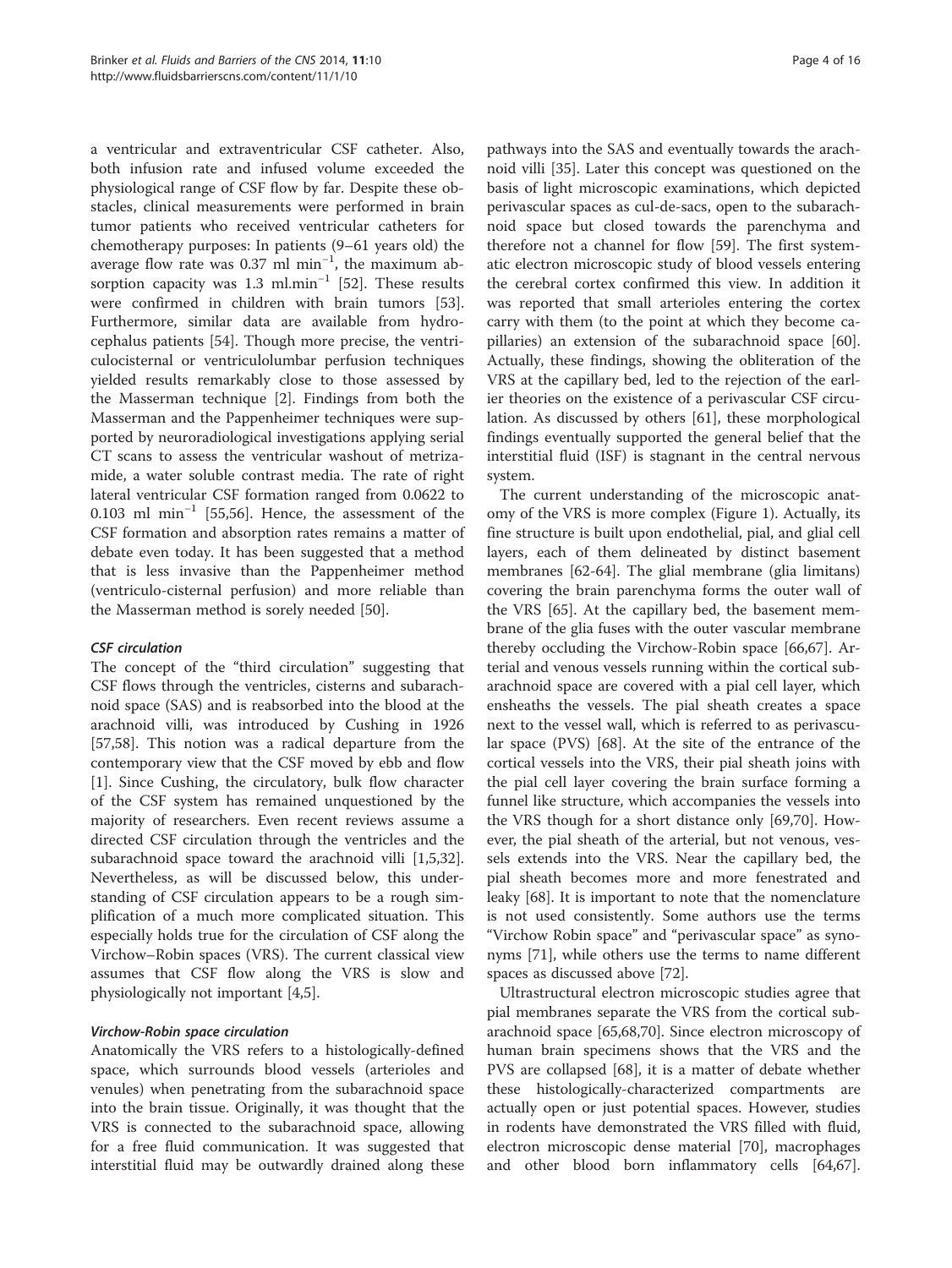<span id="page-4-0"></span>

Possibly, different fixation procedures may explain this discrepancy: rodent brains undergo intra-vital perfusion fixation, while the studies in man have to rely on specimens, which are fixed extra-corporally.

Although pial cell layers obviously separate the VRS from the cortical subarachnoid space, physiologically there is strong evidence indicating that fluid circulates along the VRS (Figure 2). Following the injection of horseradish peroxidase (HRP) into the lateral ventricles or subarachnoid space of anesthetized cats and dogs, light microscopic examination of serial brain sections has been performed utilizing a sensitive histochemical technique (tetramethylbenzidine incubation) [\[73](#page-13-0)]. The authors reported the distribution of tracer reaction product within the VRS and along the basal laminae around capillaries. The influx into these spaces was very rapid



Figure 2 Diagram representing fluid movements at the Virchow Robin space. The complex anatomical structure of the Virchow Robin space (VRS) allows a bidirectional fluid exchange between the VRS and both the brain extracellular space (ECS) and the subarachnoid CSF space (blue arrows). Glial (blue lines) and pial (yellow lines) cell membranes enclose the VRS and control fluid exchange. Note, that it is a matter of debate whether the VRS represents an open fluid fill space (see text for discussion). Both experimental and clinical evidence indicate the existence of a pathway along the basement membranes of capillaries, arterioles, and arteries for the drainage of ISF and solutes into the lymphatic system (red lines and green arrows). It is unclear, whether the subpial perivascular spaces around arteries and veins (light blue) serve as additional drainage pathways. Also, the proposed glymphatic pathway connecting the arterial and venous VRS with the venous perivascular space (black arrows) is still a matter of debate. A: artery, V: vein, C: capillary, VRS: Virchow Robin space, SAS: subarachnoid space.

since the intraparenchymal microvasculature was clearly outlined 6 min after the infusion of HRP. Electron microscopy of sections incubated after 10 or 20 min of HRP circulation confirmed the paravascular location of the reaction product, which was also dispersed throughout the extracellular spaces (ECS) of the adjacent parenchyma.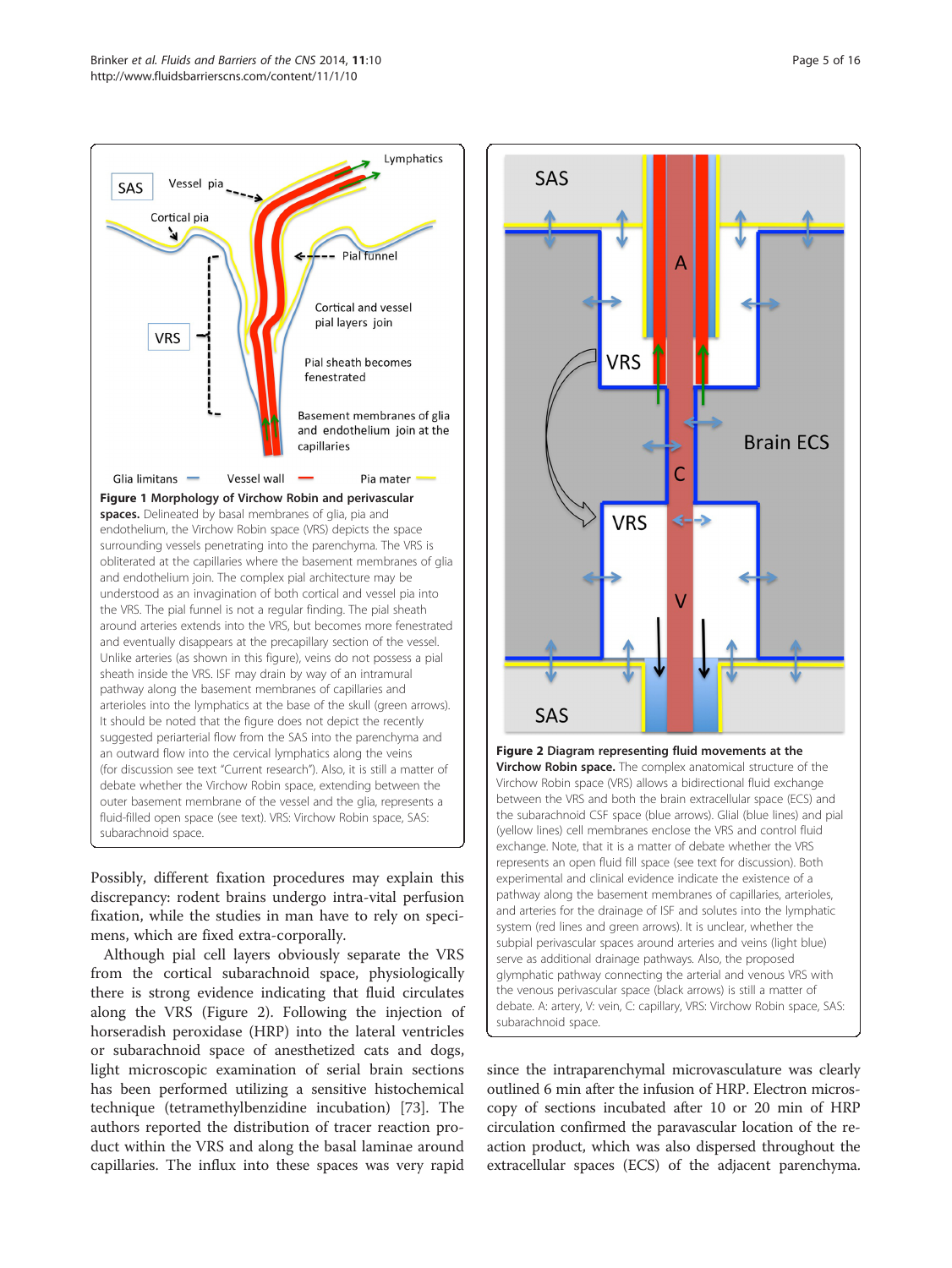The rapid paravascular influx of HRP could be prevented by halting or diminishing the pulsations of the cerebral arteries by aortic occlusion or by partial ligation of the brachiocephalic artery. However, it should be noted that others were not able to reproduce these findings; Krisch et al. found no spread of HRP from the subarachnoid space into the VRS [[70](#page-12-0)]. Also, another study reported that following microinjection into the VRS or the subarachnoid space of rats, tracers (e.g. India ink, albumin labeled with colloidal gold, Evans blue, rhodamine) remained largely in the VRS, the cortical subpial space and the core of subarachnoid trabeculae. Nevertheless, bulk flow of fluid within the VRS, around both arteries and veins, was suggested from video-densitometric measurements of fluorescently labeled albumin. However, the observed flow was slow and its direction varied in an unpredictable way [[71](#page-12-0)]. Furthermore, it was shown that, following intracerebral injection, India ink particles concentrated in the VRS, but were then rapidly ingested by perivascular cells. Notably, very little movement of carbon-labeled perivascular cells and perivascular macrophages was seen after 2 years [[74](#page-13-0)].

Since there is obviously at least some circulation of CSF into and out of the VRS, it raises the question how fluid and tracers could cross the pial membranes separating the VRS from the subarachnoid space. Ultrastructure studies have depicted the pial barrier as a delicate, sometimes single-cell layered structure [[75\]](#page-13-0). There are considerable species differences: in the mouse the pial layer was found to be extremely thin, while in man its structure was significantly thicker [\[76\]](#page-13-0). Notably, in man the pial barrier was still described as a delicate yet apparently continuous layer of cells, which were joined by desmosomes and gap junctions but had no obvious tight junctions [\[77\]](#page-13-0). According to such morphological studies, it was recognized that the pia is not impermeable to fluids [\[61](#page-12-0)]. Since, in a similar fashion, the ependymal cell layers covering the inner (ventricular) surfaces of the brain are not connected by tight junctions [\[78\]](#page-13-0), it was suggested that "CSF communicates with the ISF across the inner (ependymal) and outer (pial) surfaces of the brain" [\[61\]](#page-12-0). If one assumes that the flow within the VRS depends on the pulsatility of the arteries [\[73,79](#page-13-0)], hydrostatic forces may drive fluids and solutes across the pial membranes. However, while the VRS basically allows for the bi-directional exchange between CSF and ISF, no quantitative data are available that describe the extent and kinetics of such fluid movements. Although it has been shown that pial membranes between the PVS and the SAS could prevent the exchange of larger molecules, since tracer, following intraparenchymal injection, accumulated within the PVS but was not distributed into the cisternal CSF [[80](#page-13-0)]. This observation is supported by clinical findings that following aneurysmal rupture in man, red blood cells are confined to the subarachnoid space, and do not enter the VRS [[76](#page-13-0)].

It has also been shown both experimentally and clinically that the PVS and possibly more importantly intramural pathways between the basement membranes of the wall of arterioles and arteries provide drainage for the ISF and waste molecules of the brain. There is experimental evidence that the para-arterial drainage pathways are connected to the lymphatics of the exterior skull base [\[81](#page-13-0),[82\]](#page-13-0). Actually, solutes and fluid may be drained along the arteries from the brain interstitium via the VRS into the cervical lymphatics [[81,83](#page-13-0)], reviewed by Weller [\[45](#page-12-0)]. Supporting this notion are the immunohistochemical and confocal microscopic observations that soluble fluorescent tracers (3 kD dextran or 40 kD ovalbumin) move from the brain parenchyma along the basement membranes of capillaries and arteries following its injection of into the corpus striatum of mice. This pathway may not serve for the transport of particles or cells, since fluospheres (diameter 0.02 μm and 1.0 μm) did not leave the brain but expanded the periarterial spaces and were locally ingested by macrophages. Clearance of solutes along this pathway could be prevented by cardiac arrest [\[83](#page-13-0)]. The finding that macromolecules may be drained from the brain via perivascular or intramural transport led to the notion that vessels and their pial sheaths act as 'lymphatics of the brain'. These findings are clinically significant since based upon observations in patients with cerebral amyloid angiopathy, beta-amyloid is deposited in the vascular wall of arterioles and arteries. The deposition of insoluble amyloid may obstruct this drainage pathway and therefore impede the elimination of beta-amyloid and interstitial fluid from the brain in Alzheimer's disease [\[82,84\]](#page-13-0). Interestingly, the extent of amyloid deposition is so prominent that it was suggested as a natural tracer for the peri-arterial drainage pathways [[83](#page-13-0)]. The peri-arterial drainage of fluids and solutes has important implications not only in neurodegenerative diseases, but in addition in immunological CNS diseases, see for comprehensive reviews [[45,](#page-12-0)[85,86](#page-13-0)]. Similar to arteries, veins within the subarachnoid space possess a pial sheath forming a PVS [\[64](#page-12-0)]. As compared to arteries, it is less clear whether venous perivascular pathways serve as a drainage pathway for ISF and interstitial solutes. Notably, injections of tracers into the brain revealed no drainage along peri-venous channels unless there is disruption of flow in cerebral amyloid angiopathy when some tracer enter the perivenous spaces [[87](#page-13-0)]. However, recent findings [[88](#page-13-0)] indicate a more significant contribution of the venous perivascular route for the drainage of ISF and solutes (see discussion below).

#### Interstitial fluid movement

Traditionally, movement of fluids through the brain interstitial space has been attributed to diffusional processes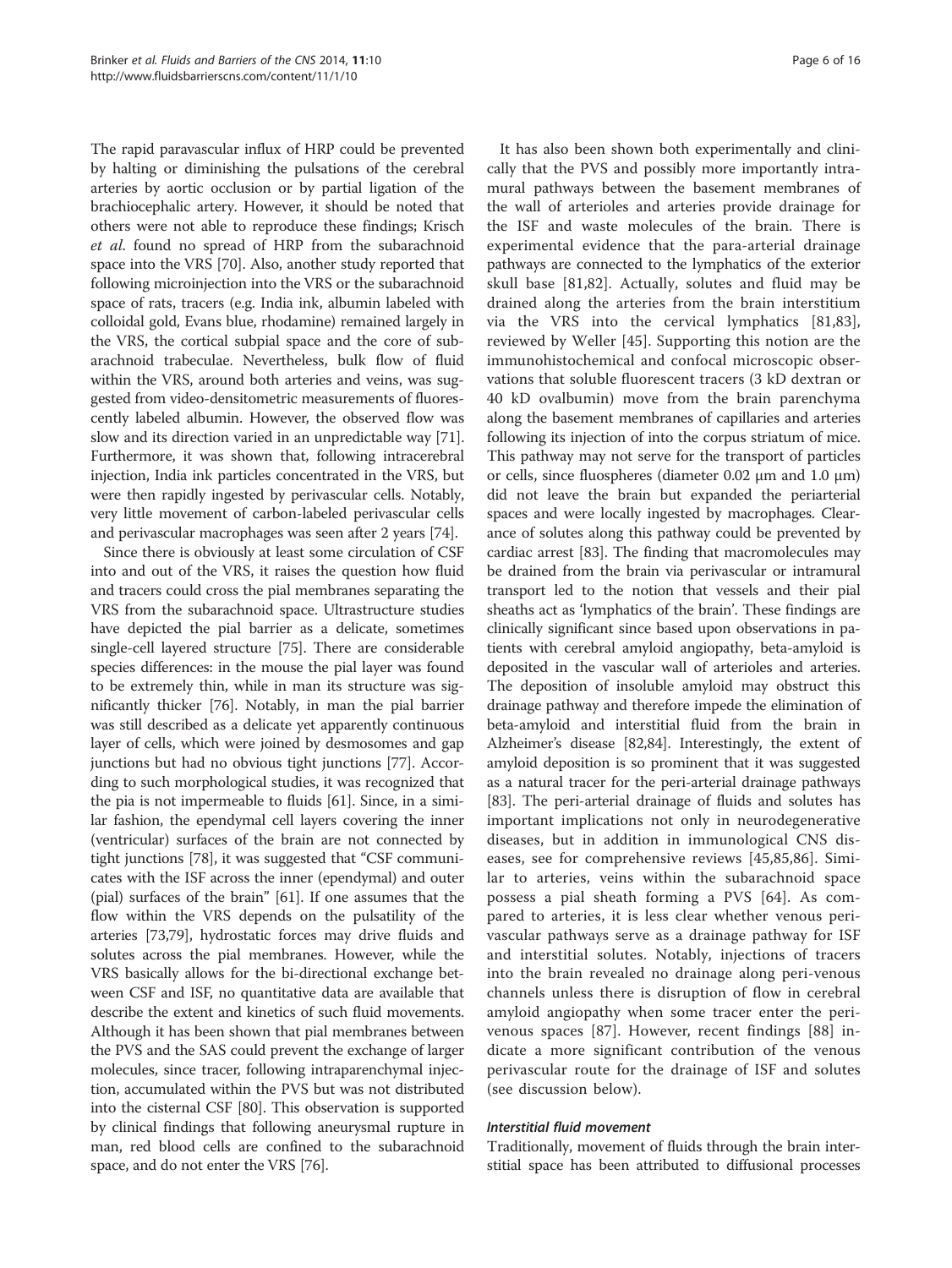[[89](#page-13-0)-[91\]](#page-13-0), which actually are slow because of the narrowness and tortuosity of the extracellular space of the brain (reviewed by [[92](#page-13-0)] ). Today, it is commonly accepted that "the narrow spaces between cells within the neuropil are likely to be too small to permit significant bulk flow" [[29](#page-12-0)]. A recent review discusses important clinical implications regarding CNS drug delivery [\[93\]](#page-13-0). As commented by others [\[45](#page-12-0)[,94\]](#page-13-0), our current understanding includes bulk flow mechanisms for the movement and drainage of ISF along white matter tracts and the perivascular spaces. Considering the cellular architecture of pia and ependyma, it also accepted that these cellular layers represent a diffusional barrier, which actually provides a communication between ISF and CSF [\[61](#page-12-0)]. Experimental evidence for the existence of bulk flow mechanisms was found after microinjection of tracer into the brain. Morphological studies revealed the VRS and the perivascular spaces as channels for fluid transport, but also revealed additional spaces between fiber tracts in white matter and the subependymal layer of the ventricle. Analysis of the kinetics of removal of three radiolabeled tracers from brain tissue (e.g. polyethylene glycols: 0.9 and 4 kD and albumin: 69 kD), provided evidence for the convection of ISF. These three test compounds differ in their diffusion coefficient by up to a factor of five but were cleared from brain according to a single exponential rate constant. This is consistent with removal by convection from a well-mixed compartment. For different regions of the brains of rats and rabbits, the ISF flow rate was estimated between 0.11 and 0.29 μl g brain<sup>-1</sup> min<sup>-1</sup> [\[30,61\]](#page-12-0), reviewed by [\[29\]](#page-12-0). Very recently it has been shown that astrocyte water transporters, i.e. aquaporin-4 (AQP4), contribute to interstitial brain water movement: in transgenic animals lacking AQP4, the interstitial drainage of tracer injected into brain parenchyma was significantly reduced [\[95\]](#page-13-0).

#### Towards a molecular understanding of brain water fluxes

The discovery of water transporters ('water channels') located at the end-feet processes of astrocytes has decisively improved our understanding of the physiology of the blood brain barrier and has led to the concept that large water fluxes take place continuously between the different compartments of the brain, i.e. the blood, CSF and ISF (reviewed in [\[96-98](#page-13-0)]). Interestingly, such extensive water movements were indicated by earlier radiotracer experiments. For example in 1952, following the intravenous injection of deuterium oxide a rapid distribution throughout all brain compartments was reported [[99\]](#page-13-0). These data demonstrated water fluxes that greatly exceeded the contemporary estimated rates of CSF and ISF flow. As a result, the significance of this work was not fully appreciated. Recently the original data on the deuterium oxide half-life in different brain compartments has been used to calculate the respective CSF

fluxes by applying MRI-based volume assessments of the ventricles, the subarachnoid space and the spinal CSF spaces. As result, CSF fluxes of more than 22 ml  $min^{-1}$ and a CSF turnover rate of more than 140 times a day were calculated. This is far greater than the traditional views of CSF physiology [\[100\]](#page-13-0). Of note, the permeability of deuterium oxide through AQP1 [\[101](#page-13-0)] and AQP4 [[102\]](#page-13-0) is similar to that of water.

# Choroid plexus

CSF formation at the choroid plexus occurs in two stages: passive filtration of fluid across the highly permeable capillary endothelium and a regulated secretion across the single-layered choroidal epithelium. The choroidal epithelium forms a fluid barrier since tight junctions are expressed at the apical, CSF facing, cell membrane [[103\]](#page-13-0). The rate of choroidal CSF formation is rather insensitive to osmotic and hydrostatic pressure changes in the CSF and therefore relatively independent of changes in intracranial pressure and plasma osmolarity. Hence, water transport across the choroid plexus epithelium cannot be explained simply by an osmotic mechanism (discussed in detail in [\[96\]](#page-13-0)). Today there is agreement that choroidal CSF production is controlled by membrane transporters within the epithelium. Different transporters are expressed at the basolateral (plasma facing) and apical (CSF facing) membranes. Due to its high AQP1 expression, the apical membrane has high water permeability. In contrast to this, the basolateral membrane lacks significant AQP1 expression [\[104\]](#page-13-0). At the apical membrane a K+ /Cl<sup>−</sup> cotransporter is co-localized with the Na<sup>+</sup>/K<sup>+</sup> -ATPase. Together, these transporters expel water from the cell into the CSF space. Little is known about the water transport at the basolateral membrane. There is a K+ /Cl<sup>−</sup> cotransporter, but its role is not yet well understood [[96](#page-13-0)]. The molecular mechanisms of choroidal CSF production are comprehensively reviewed in [[96,105,106](#page-13-0)].

#### Blood brain barrier

Traditionally the properties of the blood–brain barrier (BBB) are considered to be those of the capillary endothelium in brain. This endothelium contrasts with that elsewhere in the body by being sealed with tight junctions, having a high electrical resistance and a low permeability to polar solutes [[89\]](#page-13-0). Early research unveiled ion channels and transporters capable of providing a net secretion of fluid, driven by Na<sup>+</sup>/K<sup>+</sup> - ATPase, on the brain side of the barrier. Accordingly, the BBB was proposed as a secretory endothelium, which produces ISF [[107\]](#page-13-0). Recent research has unveiled that the 'barrier' function of the BBB is in fact the result of highly regulated and complex cellular and molecular transport processes, which allow for the transport of water, solutes, larger molecules and even cells (reviewed by [\[108-110](#page-13-0)]).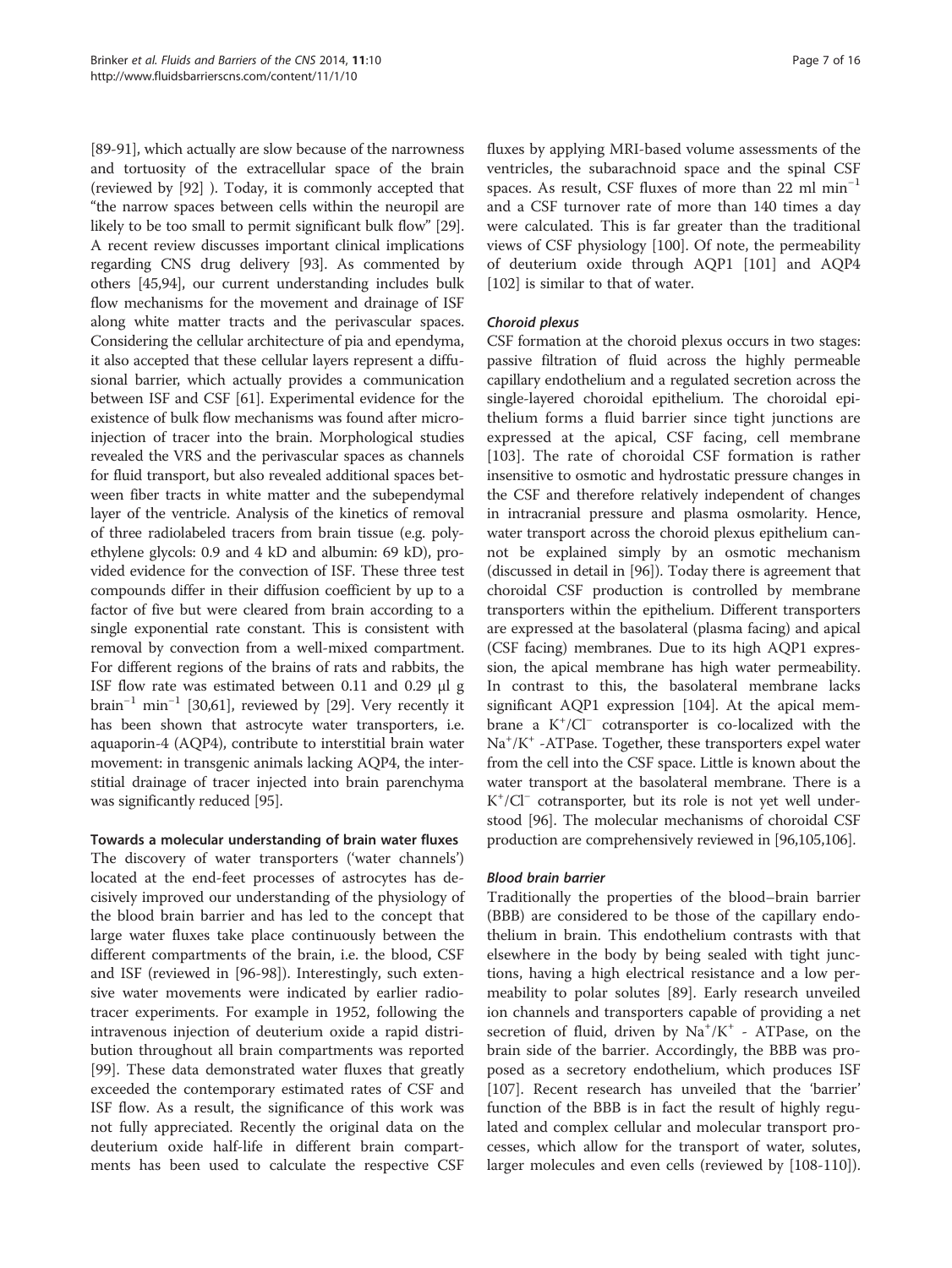The modern understanding of BBB physiology was further improved by the discovery that cells surrounding the capillaries can control and modulate BBB functions. Considering the involvement of astrocytes, pericytes, microglia and even neurons, the BBB is better described as a 'neurovascular unit' [\[111\]](#page-13-0). The role of astrocytes is of utmost interest with respect to CSF physiology, since astrocyte end-feet have been shown to cover the entire capillary surface, leaving intercellular clefts of less than 20 nm [[112](#page-13-0)]. The astrocytes, therefore, form an additional barrier surrounding the cerebral capillaries [\[98\]](#page-13-0). The role of astrocytes in brain water homeostasis is strongly supported by the finding that water transporting pores (i.e. the aquaporins) are localized in the end feet [\[113,114](#page-13-0)], reviewed by [[97](#page-13-0)]. It is also important to recognize that contrary to earlier assumptions, the endothelial barrier carries no AQP4 transporters [\[115](#page-13-0)]. Instead, water may cross the endothelium by diffusion, vesicular transport and, even against osmotic gradients, by means of co-transport with ions and glucose (reviewed in [\[96\]](#page-13-0)).

# Aquaporins and other modes of water transport

The physiology of aquaporins (AQPs) and transporters in the brain has been comprehensively reviewed [[96,98,116-](#page-13-0)[118\]](#page-14-0). Here those aspects are discussed, which are relevant for the understanding of CSF circulation. Basically, in response to both passive osmotic and hydraulic pressure gradients, AQPs can transport water, solutes, and ions bi-directionally across a cell membrane. In comparison to diffusional transport, AQPs have significant biophysical differences. Diffusion is non-specific and low-capacity movement, whereas water channels like the AQPs provide rapid transport and have both a high capacity and a great selectivity for the molecules being transported [[119](#page-14-0)]. As discussed below, that may be especially important for fluid exchange between ISF and CSF. More recent data in rodents have demonstrated that the precise dynamics of the astrogliamediated brain water regulation of the CNS is dependent on the interactions between water channels and ion channels. Their anchoring by other proteins allows for the formation of macromolecular complexes in specific cellular domains (reviewed in [\[120](#page-14-0)]).

Currently, at least 14 different aquaporins have been identified [[97,117\]](#page-13-0). At least six have been reported in the brain [\[121,122](#page-14-0)]: AQP 1, 4, 5 (specifically water permeable), AQP3 and 9 (permeable for water and small solutes) and AQP8 (permeable for ions) [\[116\]](#page-13-0). AQP4 is implicated in the formation/resolution of brain edema and in the clearance of  $K^+$  released during neuronal activity; AQP1 plays a role in cerebrospinal fluid (CSF) formation, and AQP9 may play a role in energy metabolism [\[97\]](#page-13-0). Positron emission tomography techniques for imaging of AQP4 in the human brain are currently being developed [[123](#page-14-0)].

Structural and functional data suggests that the permeability of AQP channels can be regulated and that it might also be affected in brain pathologies (reviewed by [[116](#page-13-0)[,124\]](#page-14-0)). As a result of the dynamic regulation, AQP channel permeability or AQP channel subcellular localization may change within seconds or minutes leading to immediate changes in the membrane permeability. Longterm regulation is mediated by changes in AQP mRNA and/or protein synthesis and/or degradation rate. These changes will alter AQP expression within hours or days. AQPs may be regulated under pathological conditions: For example AQP1 and AQP4 are strongly upregulated in brain tumors and in injured brain tissue [[116](#page-13-0)], AQP5 is down-regulated during ischemia but up-regulated following brain injury [[121](#page-14-0)].

Notably, AQP1 is expressed in vascular endothelial cells throughout the body but is absent in the cerebrovascular endothelium, except in the circumventricular organs [[125](#page-14-0)]. As already discussed AQP1 is found in the ventricular-facing cell plasma membrane of choroid plexus epithelial cells suggesting a role for this channel in CSF secretion. In AQP1-null mice, CSF production was 20% less than in wild-type mice  $(0.38 \pm 0.02 \text{ vs. } 0.30 \pm 0.02 \text{ vs. } 0.30 \pm 0.02 \text{ vs. } 0.30 \pm 0.02 \text{ vs. } 0.30 \pm 0.02 \text{ vs. } 0.30 \pm 0.02 \text{ vs. } 0.30 \pm 0.02 \text{ vs. } 0.30 \pm 0.02 \text{ vs. } 0.30 \pm 0.02 \text{ vs. } 0.30 \pm 0.02 \text{ vs. } 0.30 \pm$ 0.01 μl min−<sup>1</sup> ). Accordingly it was discussed that AQP1 facilitated transcellular water transport accounts for only part of the total choroidal CSF production. As a more controversial possibility, it was suggested that the choroid plexus may not be the principal site of CSF production and that extrachoroidal CSF production by the brain parenchyma may be more important [\[126,127](#page-14-0)]. The latter notion is supported by the observation that following its intravenous application, the penetration and steady concentration of  $H_2^{17}O$  is significantly reduced in ventricular CSF in AQP4 but not in AQP1 knockout mice. The authors concluded that AQP4 is more important for CSF production than AQP1 [[122,128\]](#page-14-0).

AQP4 is strongly expressed in astrocyte foot processes at the BBB, glia limitans of brain surface and VRS, as well as ventricular ependymal cells and subependymal astrocytes. Actually, it is expressed at all borders between brain parenchyma and major fluid compartments [[97,113,114](#page-13-0)]. Therefore, the earlier view of exchange of ISF and CSF across ependymal and glial cell layers [[129\]](#page-14-0) may be in fact aquaporin-mediated water transport across these membranes [\[130](#page-14-0)]. AQP4 is also localized in astrocyte end feet at the perisynaptic spaces of neurons and is found in the olfactory epithelium [\[97\]](#page-13-0). The precise subcellular distribution of AQP4, i.e. in the astrocyte foot processes, is regulated by its association with the dystrophin glycoprotein complex, including dystrophin, beta-dystroglycan, and syntrophin [\[131,132](#page-14-0)]. In mice lacking alpha-syntrophin, astrocyte AQP4 is displaced, being markedly reduced in the end feet membranes adjacent to the blood vessels in cerebellum and cerebral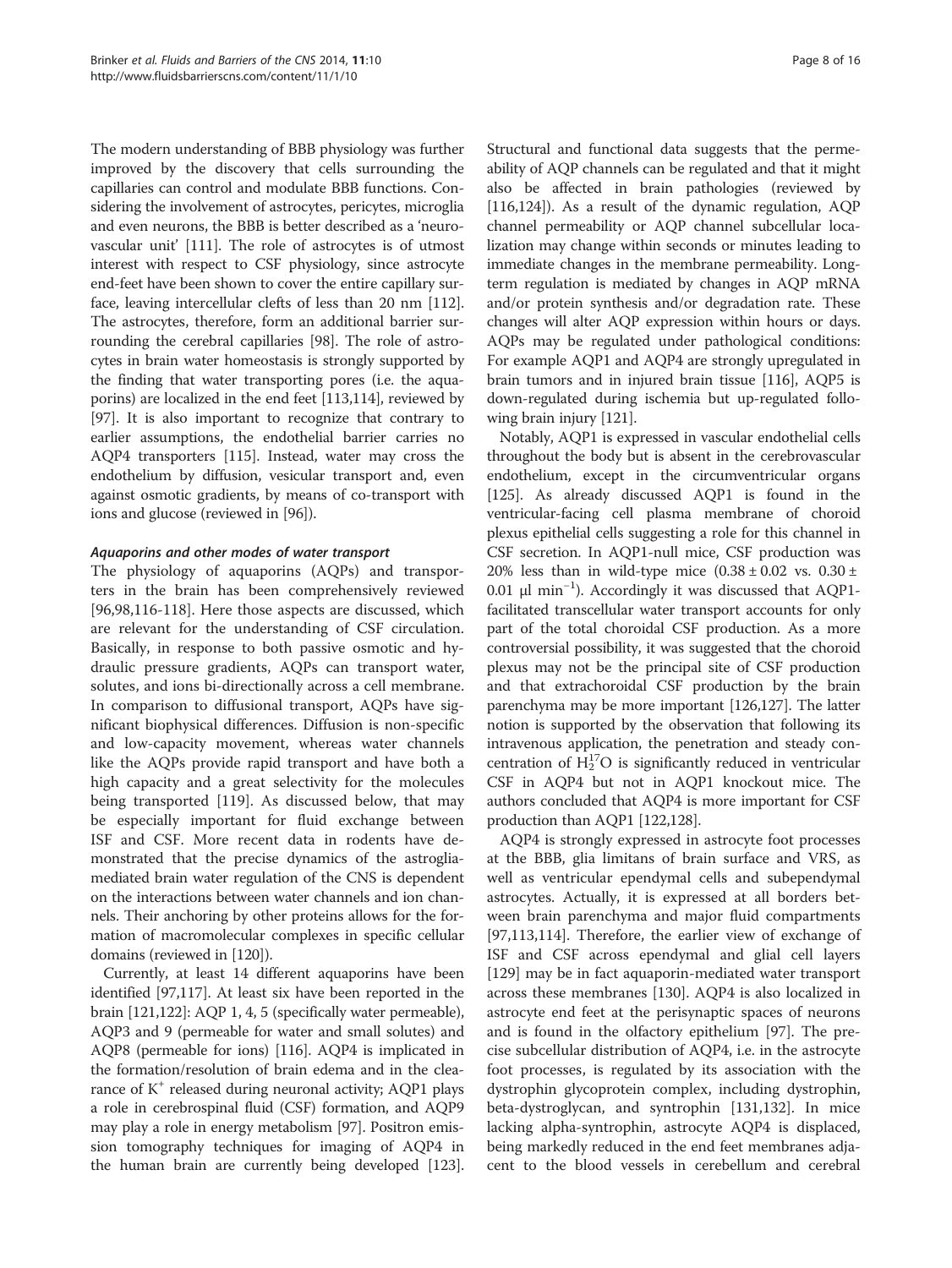cortex, but present at higher than normal levels in membranes directly facing the neuropil [[131](#page-14-0)]. Others reported that the deletion of alpha-syntrophin causes a 50% loss of AQP4 from the cortical membrane as compared with a 90% loss at the perivascular membrane [\[133\]](#page-14-0). A similar effect on AQP4 localization is observed in dystrophin-null mice [\[134](#page-14-0)]. AQP4 has been suggested to interact with the inwardly rectifying  $K^+$  channel Kir4.1 [\[135\]](#page-14-0). Since Kir4.1 is also associated with the dystrophin glycoprotein complex the pattern of the subcellular distribution of AQP4 and Kir4.1 in astrocytes is very similar [\[136](#page-14-0)].

AQP4 is involved in water movements under pathological conditions (see for details [\[97,](#page-13-0)[125,137,138](#page-14-0)]). There is agreement that AQP4-null mice have reduced brain swelling and improved neurological outcome in models of (cellular) cytotoxic cerebral edema including water intoxication, focal cerebral ischemia, and bacterial meningitis. However, brain swelling and clinical outcome are worse in AQP4-null mice in models causing a disruption of the BBB and consecutive vasogenic edema. Impairment of AQP4-dependent brain water clearance was suggested as the mechanism of injury in cortical freeze-injury, brain tumor, brain abscess and hydrocephalus [[125](#page-14-0)]. In hydrocephalus produced by cisternal kaolin injection, AQP4 null mice demonstrated ventricular dilation and raised intracranial pressure, which were both significantly greater when compared to wild-type mice [[139](#page-14-0)].

It is a matter of ongoing research whether AQP4 mediated brain water movement is relevant under physiological conditions. Considering only the pattern of AQP4 expression at the borders between the brain and CSF compartments, it has been suggested that AQP4 facilitates or controls the flow of water into and out of the brain [[98](#page-13-0)]. However, how aquaporins modulate CSF/ISF circulation and whether they impact fluid flow in extracellular pathways within the tightly packed neuropil is only poorly understood. Since AQP4 is also expressed at astrocytic end feet near the perisynaptic spaces, a putative role for astrocytes and AQP4 for  $K^+$  homeostasis during neuronal activity has been postulated (reviewed by [\[97](#page-13-0)]). AQP4 deletion is associated with a sevenfold reduction in cell plasma membrane water permeability in cultured astrocytes [\[140](#page-14-0)] and a tenfold reduction in BBB water permeability in mouse brain [\[141\]](#page-14-0). However, AQP4 deletion was found to have little impact on CSF dynamics (reviewed by [[106](#page-13-0)]). In AQP4-null mice unaltered intracranial pressure and compliance were found [\[142](#page-14-0)]. Furthermore, no changes in ventricular volume or anatomical features of two different AQP4-null mice strains were reported [[143](#page-14-0)]. However, others observed smaller ventricular sizes, reduced CSF production and increased brain water in AQP4-null mice [[144](#page-14-0)]. Considering that the deletion of AQP4 has only little or modest in vivo effects, the current view is that, under normal physiological conditions, AQP4 is not needed for relatively slow water movement conditions [\[97\]](#page-13-0). However, the minimal impact of AQP4 deletion on CSF physiology may be explained by the fact that AQP4 deletion reduces both ISF/CSF formation and absorption. Mice in which a conditional knockout was driven by the glial fibrillary acidic protein promoter, showed increased basal brain water content. In these animals the extracerebral AQP4 function is preserved but AQP4 is eliminated in cells that express the GFAP promoter, i.e., astrocytes and ependyma. After systemic hypoosmotic stress by intraperitoneal water injection, those mice showed a 31% reduction in brain water uptake. It was concluded that the glial covering of the neurovascular unit limits the rate of brain water influx as well as the efflux [[115](#page-13-0)].

It is now widely accepted that water moves across the endothelium by simple diffusion and vesicular transport, and across the astrocyte foot process primarily through AQP4 channels (reviewed by [[98\]](#page-13-0)). In addition, a variety of endothelial water-transport proteins expressed in one or both of the cell membranes (luminal or apical), provide co-transport of water along with their substrates even independently of osmotic gradients. Especially the glucose transporter GLUT1 and the Na<sup>+</sup>/K<sup>+</sup>/2Cl<sup>−</sup> cotransporter, NKCC1, may contribute significantly to transendothelial water transport (reviewed by [[96](#page-13-0)]). The identification of non-aquaporin water transporters located at the endothelium was a major contribution to the understanding of water transport across the neurovascular unit (not just the astrocyte or endothelial barrier). It is important to recognize that all these transport mechanism are bidirectional and represent a dynamic process. This implies that large water fluxes may take place continuously, although the net flow may be small. This would explain the fast and extensive passage of deuterium oxide from blood to brain [[99](#page-13-0)]. As a process independent of net flow, the finding could be understood as a result of a dynamic bidirectional mixing of water between the blood, ISF and the CSF compartments. The bidirectional transport could also generate net-flux. Actually, the neurovascular unit may not only be involved in the production but also in the absorption of CSF and ISF. This is suggested by recent experiments in which tritiated water was infused into the ventricle of cats. During a three-hour infusion, the concentration in blood sampled from the cerebral venous sinuses rapidly increased up to 5 times higher than in samples of cisternal CSF and arterial blood. However, following the infusion of  ${}^{3}$ H-inulin, the cisternal concentration increased sharply during the observation period of three hours. At the same time venous and arterial concentrations were near background activity. It was concluded that  ${}^{3}$ H-water, but not  ${}^{3}$ H-inulin, is absorbed from brain ventricles into periventricular capillaries, which eventually drain in the venous sinuses [[145](#page-14-0)]. Figures [2](#page-4-0) and [3](#page-9-0)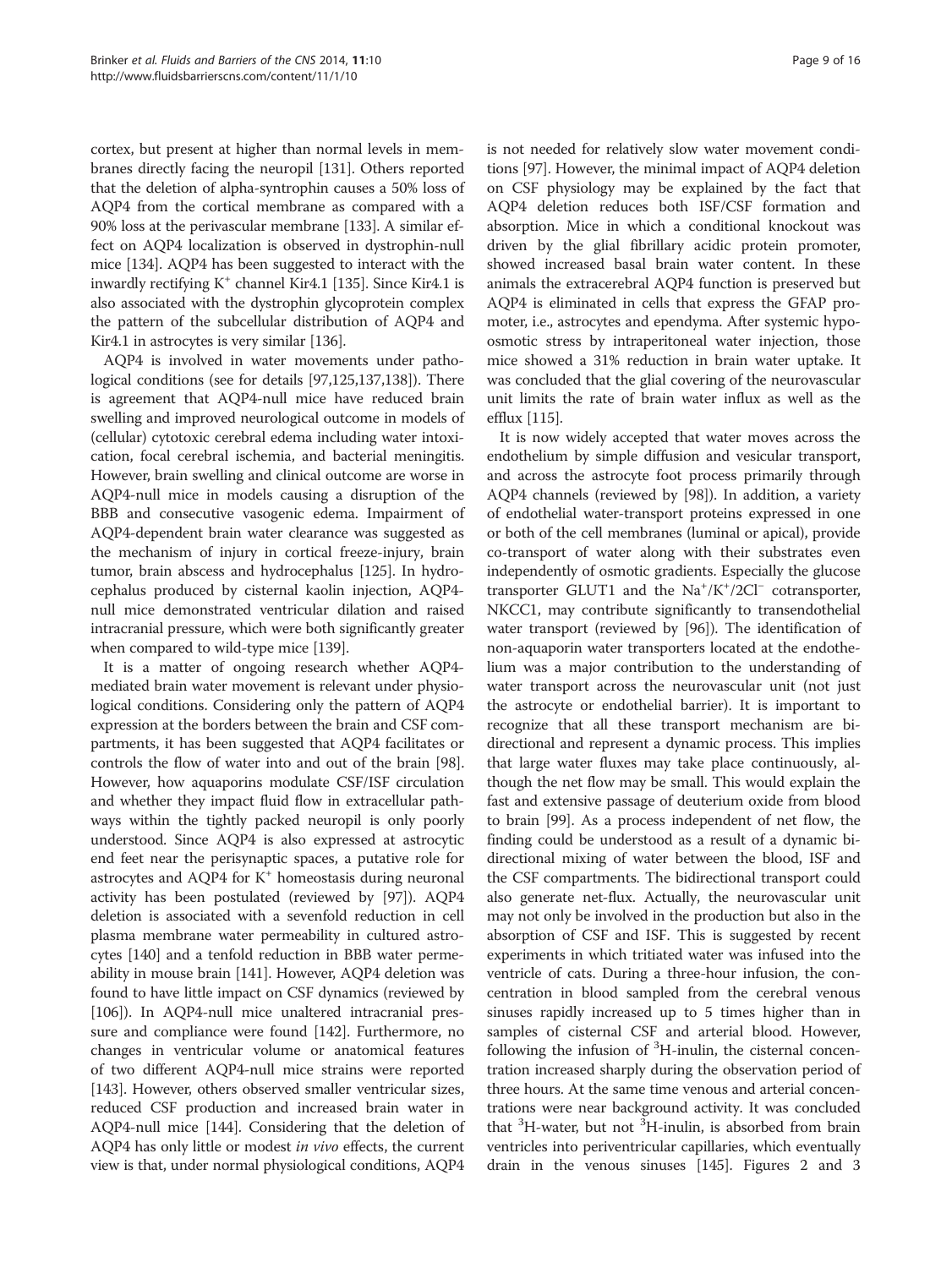<span id="page-9-0"></span>

inflammatory cells may enter the brain via VRS venules or via CP. Fluid movements at the barriers are driven by osmotic and hydrostatic gradients or by active transporter processes. Fluid movements into and out of the VRS depend on respiratory and cardiac pressure pulsations.

illustrate that aquaporins, associated with astrocytes in the glial and ependymal cell layers, may control brain water movement around the Virchow Robin space and across the brain compartments.

#### Magnetic resonance flow studies

Phase-contrast magnetic resonance imaging (MRI) can provide quantitative blood flow velocity information in humans [\[146\]](#page-14-0). It was applied to the study of CSF flow along the aqueduct, a small canal connecting the third and fourth cerebral ventricles [\[147,148](#page-14-0)]. Advanced phasecontrast MRI, the cine phase-contrast technique yields quantitative flow information by synchronizing the acquisition of the images to the cardiac cycle [\[149\]](#page-14-0). Eventually, these MRI techniques may be applied to assess the heartbeat related stroke volume of CSF, from which the CSF net flow along the aqueduct may be calculated [[150](#page-14-0)]. Applying these techniques, the normal aqueduct flow has been measured many times in adults with flow rates

ranging from 0.304 to 1.2 ml min<sup>-1</sup> [[151](#page-14-0)-[155](#page-14-0)]. Based upon these data, the average normal flow in healthy adults was suggested to be 0.77 ml min<sup>-1</sup> in the craniocaudal direction [[7](#page-11-0)]. Hence, CSF flow measured by MRI exceeds the customarily assumed choroidal CSF production rate by two fold. Findings showing a reversed (caudocranial) flow of CSF along the aqueduct are even more puzzling. A reversed flow of  $0.41 \pm 0.51$  ml min<sup>-1</sup> was reported in children younger than two years [[7\]](#page-11-0). Furthermore, a reversed flow was reported in adult patients suffering from normal pressure hydrocephalus: mean stroke volume in the control group was  $30.1 \pm 19.8$  μl/cycle (craniocaudal direction), while that in the NPH group it was  $-63.2 \pm 49.0$  µl/ cycle (caudocranial direction) [\[156\]](#page-14-0). In NPH patients, similar observations were reported by others [[152](#page-14-0)]. Technical limitations of the MRI flow measurements must be considered before interpreting these MRI data that are not congruent with the traditional understanding of CSF physiology. Thus it was pointed out that the evaluation of the flow void is subjective and highly dependent on the acquisition parameters used, as well as on the technical characteristics of the MR imaging systems (e.g. gradient strength) [[147](#page-14-0)]. Unfortunately, there is no class A evidence reported, which would clarify these conflicting data. Appropriate clinical studies would be important. Also, MRI techniques may be used to study interstitial water movement: diffusion-weighted MRI provides a quantitative parameter, i.e. the apparent diffusion coefficient (ADC), which is thought to reflect water mobility in brain tissues. Applying this technique it was shown in the rat brain that reducing AQP4 protein expression with small interfering RNAs (siRNAs) by 27% caused a 50% decrease of the ADC [[157](#page-14-0)].

#### Current research

There are numerous limitations of the early experiments that form our classical understanding of CSF physiology. Recent progress in neuroanatomy, molecular and cellular biology, and neuroimaging challenge the traditional model. The pillars of the classical model, i.e. CSF production at the choroid plexus, directed bulk flow and absorption across the arachnoid villi are currently being questioned. More recent experimental and clinical data have caused a growing number of researchers to reach the consensus that ISF and CSF are mainly formed and reabsorbed across the walls of CNS blood capillaries, which implies that there is no need for a directed CSF circulation from CP to the arachnoid villi. Eventually, a number of "unequivocal" findings, often more than 100 years old and still governing the customary understanding of CSF physiology, must be revised [\[7,9,10,](#page-11-0)[88,95,98,](#page-13-0)[122,158,159](#page-14-0)].

However, the novel concepts are also challenged mainly by the lack of validated supporting data. For example, Klarica et al. failed to reproduce the historical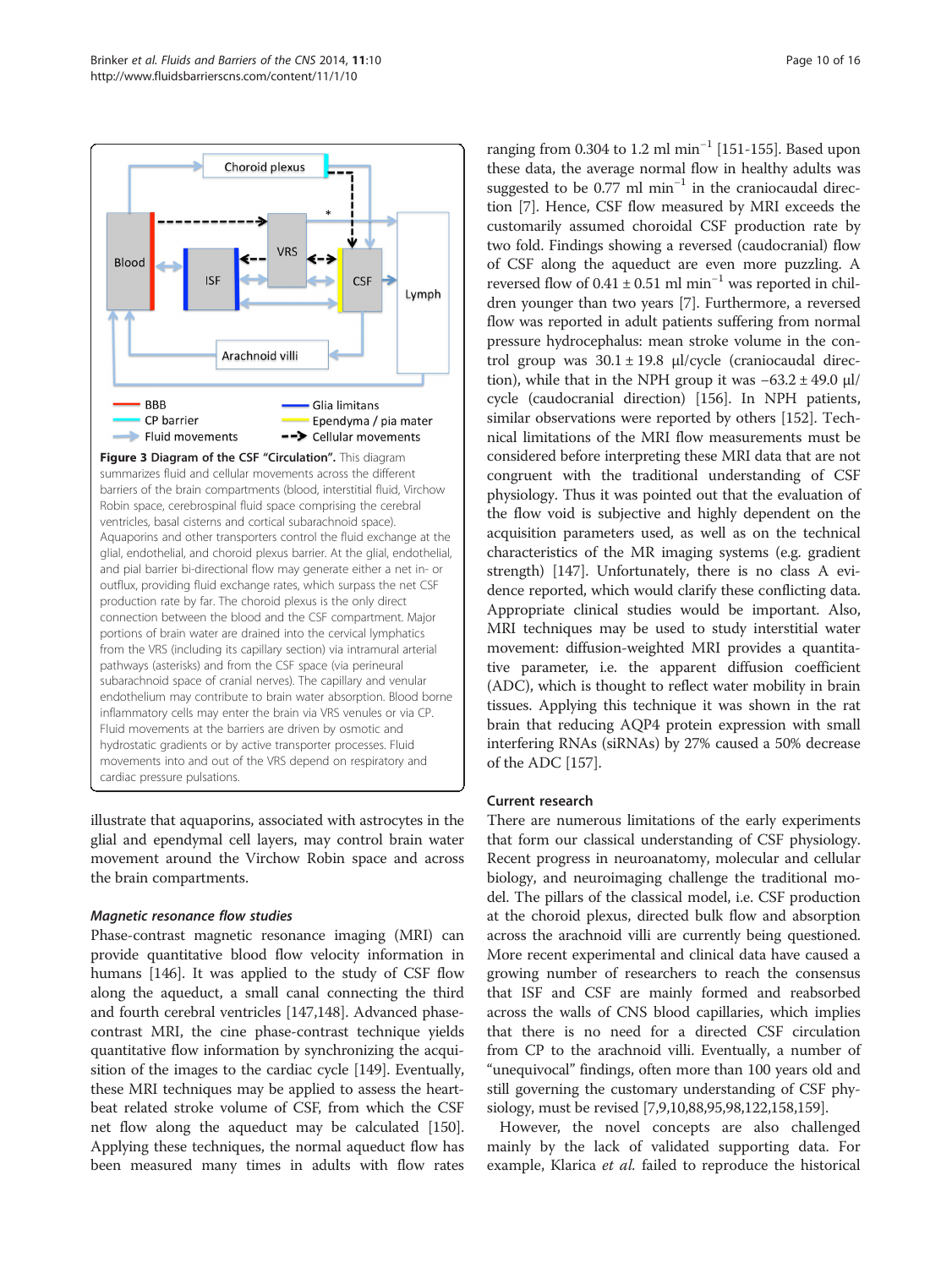experiments of Dandy [\[13](#page-11-0)], since no circulation of CSF was found along a plastic cannula introduced into the aqueduct of cats [[16](#page-11-0)]. Subsequent experiments demonstrated that the CSF pressure is not increased during the first hours after the occlusion of aqueduct of Sylvius [[160\]](#page-14-0). Since they furthermore showed that following its intraventricular injection radioactive water is almost completely absorbed in the ventricles and does not reach the basal cisterns [\[145\]](#page-14-0), they concluded that the choroid plexus is not the major site of CSF production and that no directed CSF circulation according to the classical understanding exists. Instead they proposed a model that assumes CSF production and absorption occurs at the level of the capillaries [\[10\]](#page-11-0). Considering the existence of CSF flow along the aqueduct as shown by MRI flow studies, others recognized that a model assuming CSF flow exclusively at the capillary bed is deficient [\[7](#page-11-0)]. Furthermore the view of Klarica et al. that CSF production and absorption just depend on hydrodynamic and osmotic gradients is not substantiated by current cellular and molecular biology findings. In fact, the proposed model does not consider the complex regulation of water movement between the brain compartments as discussed above. Finally, as in the original experiments of Dandy, the experiments of Klarica et al. may be criticized since they are surgically invasive and therefore results should be interpreted cautiously.

There are similar concerns with the most recent publications of Nedergaard and her group. In a series of experiments, fluorescent tracers of different molecular weight were injected into the cisterna magna of mice [\[95\]](#page-13-0). Applying two-photon laser scanning microscopy through a closed cranial window, the distribution of tracers could be observed 60–120 μm below the cortical surface. The experiments showed a rapid increase of fluorescence within the Virchow Robin space around the arterioles. Fluorescent tracer was subsequently found within the brain interstitium and later around the venules. Histological examination 30 minutes after cisternal fluorescent tracer injection revealed that larger molecular tracer (FITCd2000, 2000 kD) was confined to the VRS, while smaller molecular weight tracer (TR-d3, 3 kD) was concentrated in the VRS and also entered the interstitium. Investigating AQP4-deficient mice with the same experimental techniques, the authors found significantly less fluorescence within both, the VRS around the arteries and in the brain interstitium [\[95\]](#page-13-0). Considering the temporospatial occurrence of fluorescence, the authors deduced the existence of a directed flow of CSF from the subarachnoid space along the arteries and arterioles into the VRS, from here into the brain interstitium, and finally from the brain into the VRS around the venous vessels. Since the authors showed in AQP4 deficient mice that, following its interstitial injection, the clearance of soluble amyloid beta was significantly reduced, they concluded to have discovered an unknown system for the clearing of interstitial protein waste [\[88](#page-13-0)[,161\]](#page-14-0). Assuming the PVS to serve as lymphatics of the brain (a notion which was conceptualized already in 1968 by Foldi [\[162\]](#page-14-0)) and considering the involvement of astrocytes and their aquaporins the authors coined the term "glymphatics" to describe the system [\[95\]](#page-13-0).

It should be noted that the glymphatic concept assumes transport from the SAS INTO the parenchyma along periarterial pathways. This notion is supported by previous findings of Rennels et al. [[73\]](#page-13-0). However, as already discussed above, especially the work of the groups of Cserr [[94](#page-13-0)] and Weller [\[45,70\]](#page-12-0) support the view that the periarterial flow provides a drainage OUT of the parenchyma. Furthermore the findings of Nedergaard's group are not consistent with previous work applying real-time video-densiometric techniques. Such experiments have depicted the movement of tracers within the VRS to be sluggish and the direction of flow varying in an unpredictable manner [\[71](#page-12-0)]. Currently, it is difficult to come to final conclusions about the direction of perivascular CSF flow. This is a complex research topic with difficult, technically challenging experiments not easily replicated among the different groups.

Regarding the glymphatic concept, one may criticize that it is based on two-photon laser scanning microscopy applying a 1 min scan time, which was optimized to acquire a 240 μm stack at 20 μm intervals. This appears to be a limitation of the scanning technique in terms of temporal resolution. It seems important to provide data with higher frequency imaging to clarify the direction of perivascular flow [[71](#page-12-0)]. Furthermore, with the published data, it can't be excluded that the observed fluorescence around subarachnoid arteries may reflect the nonspecific binding of dextran to the basement membranes of arteries [[87](#page-13-0)]. Considering these criticisms and the point that the glymphatic concept represents a fundamental revision of the current understanding of CSF physiology, we feel that the concept needs to be substantiated by comprehensive ultrastructural investigations. Also studies in other species are warranted.

A subsequent publication of Nedergaard's group reports the exciting possibility of an increased clearance rate of brain waste along the glymphatic pathway during sleep [\[163\]](#page-14-0). This conclusion was derived from in vivo two-photon laser scanning microscopy, fluorescent microscopy and measurements of the ISF volume comparing awake, asleep and anaesthesized animals. However, again, this is a very complex study design possibly prone to experimental errors: investigating animals with multiple brain catheters and fixated in a stereotactic or microscopic holder, one may assume that awake animals are under massive stress and may fell asleep just because of exhaustion. Although microdialysis was used to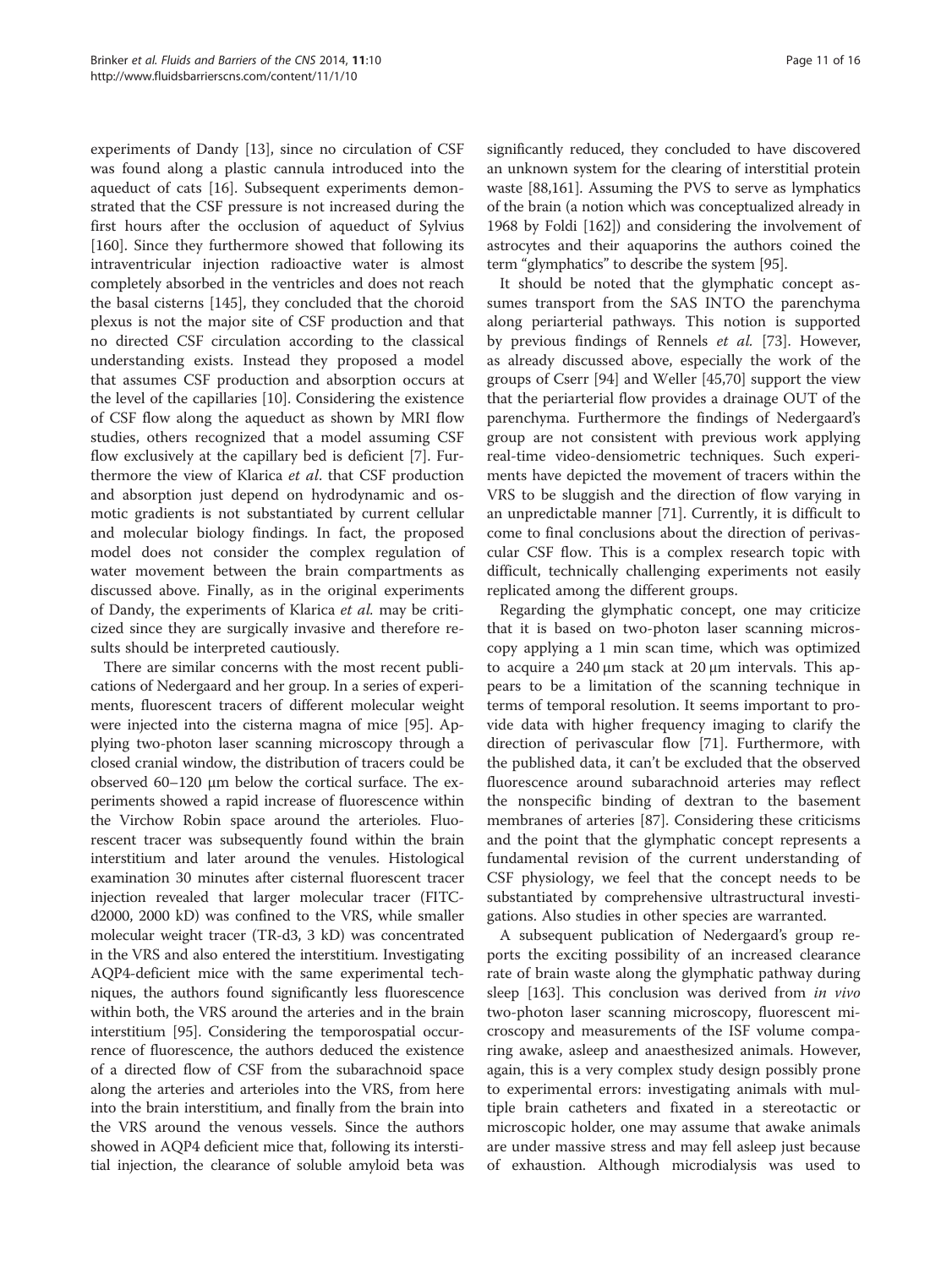<span id="page-11-0"></span>measure norepinephrine levels as a gauge for stress levels and norepinephrine did not increase in the experiments, important stress parameters may differ between the experimental groups, i.e. arterial blood pressure, venous blood pressure, stress hormone blood levels, heart and respiratory rate and blood gases. The fact that none of these parameters was recorded during the experiments is a major drawback, since each of the parameters may alter cerebral blood flow, cerebral blood volume, intracranial pressure and even the perivascular pump [[79\]](#page-13-0). Each of these parameters may in turn influence ISF and CSF circulation and the width of the interstitial space.

In spite of this criticism, the observation that astrocytes are involved in the clearance of interstitial waste molecules including soluble amyloid is exciting. In this regard the experiments of Iliff et al. [[95](#page-13-0)] revive the work of Cserr [[30\]](#page-12-0), who showed that bulk flow mechanisms contribute to the clearance of tracers injected into the brain interstitium. Confirmatory evidence of the impact of aquaporins on ISF regulation has been independently reported by others [[115](#page-13-0)].

#### Conclusions

The new findings do not render all of the previous, sometimes historical, work invalid. However, CSF researchers and clinicians have to recognize that much of the earlier findings need to be re-interpreted.

For example, the discovery of aquaporins and other water transporters, all highly selective just for water molecules, implies that the extent of water exchange across the barriers may be heavily underestimated by the classical flow studies [\[30,49\]](#page-12-0). The tracers, used in the classical experiments, were always larger than water molecules and therefore could not be a substrate for the water transporters. Also, the notion that osmolality does not impact CSF absorption [2,[33](#page-12-0)] or that CSF absorption into capillaries requires a hydraulic pressure gradient, which would cause the collapse of the vessel [[47\]](#page-12-0), needs to be reconsidered. Even more puzzling, the notion of directed bulk flow movement of CSF, i.e. flow from the choroid plexus into the ventricles and along the cisterns and the subarachnoid space across the arachnoid villi back into the blood, must be questioned. As already suggested by others [9,[164\]](#page-15-0), the novel findings indicate that CSF circulation is much more complex, a combination of directed bulk flow, pulsatile to and fro movement, and continuous bi-directional fluid exchange at the blood brain barrier and the cell membranes at the borders between CSF and ISF spaces. Ongoing research emphasizes the role of lymphatic pathways for the drainage of ISF and CSF [\[45](#page-12-0)]; the observation that astrocytes and their aquaporins drive lymphatic drainage may open a new field of research [[95](#page-13-0)]. The new insights into the physiology of CSF circulation may have important clinical relevance for example for the understanding of neurodegenerative and immunological diseases of the brain [[45,](#page-12-0)[161](#page-14-0)]. Also, opposing the classical view that drugs injected into the CSF space will be washed out within short time without targeting the brain [5], recent findings demonstrate that drugs, following intrathecal application, may very well be transported throughout the entire brain [\[165](#page-15-0)].

#### Competing interests

The authors declare no financial or non-financial competing interests.

#### Authors' contributions

TB drafted and wrote the manuscript. ES, JM and PK commented and revised the manuscript. All authors have read and approved the final version of the manuscript.

#### Acknowledgments

TB is grateful for the personal comments of William G. Bradley Jr. MD PhD regarding the technical limitations of MRI based CSF flow measurement. TB is also grateful for many personal comments of Harold L. Rekate, MD. Also, critical comments of members of the International Hydrocephalus Imaging Working Group ([www.ihiwg.org](http://www.ihiwg.org)) are acknowledged.

#### Received: 23 January 2014 Accepted: 18 April 2014 Published: 1 May 2014

#### References

- Milhorat TH: The third circulation revisited. J Neurosurg 1975, 42:628-645.
- 2. McComb JG: Recent research into the nature of cerebrospinal fluid formation and absorption. J Neurosurg 1983, 59:369-383.
- 3. Davson H: Formation and drainage of the cerebrospinal fluid. Sci Basis Med Annu Rev 1966, 238–259.
- 4. Johanson CE, Duncan JA, Klinge PM, Brinker T, Stopa EG, Silverberg GD: Multiplicity of cerebrospinal fluid functions: new challenges in health and disease. Cerebrospinal Fluid Res 2008, 5:10.
- 5. Pardridge WM: Drug transport in brain via the cerebrospinal fluid. Fluids Barriers CNS 2011, 8:7.
- 6. Hassin GB: The cerebrospinal fluid pathways (a critical note). J Neuropathol Exp Neurol 1947, 6:172–176.
- 7. Bateman GA, Brown KM: The measurement of CSF flow through the aqueduct in normal and hydrocephalic children: from where does it come, to where does it go? Child's Nerv Syst 2012, 28:55–63.
- 8. Greitz D: Cerebrospinal fluid circulation and associated intracranial dynamics. A radiologic investigation using MR imaging and radionuclide cisternography. Acta Radiol Suppl 1993, 386:1–23.
- 9. Bulat M, Klarica M: Recent insights into a new hydrodynamics of the cerebrospinal fluid. Brain Res Rev 2011, 65:99–112.
- 10. Oreskovic D, Klarica M: The formation of cerebrospinal fluid: nearly a hundred years of interpretations and misinterpretations. Brain Res Rev 2010, 64:241–262.
- 11. Cserr HF: Physiology of the choroid plexus. Physiol Rev 1971, 51:273-311.
- 12. Becker NH, Novikoff AB, Zimmerman HM: Fine structure observations of the uptake of intravenously injected peroxidase by the rat choroid plexus. J Histochem Cytochem 1967, 15:160–165.
- 13. Dandy WE, Blackfan KD: An experimental and clinical study of internal hydrocephalus. JAMA 1913, 61:2216–2217.
- 14. Dandy WE: Experimental hydrocephalus. Ann Surg 1919, 70:129-142.
- 15. Hassin GB, Oldberg E, Tinsley M: Changes in the brain in plexectomized dogs with commentson the cerebrospinal fluid. Arch Neurol Psychiatry 1937, 38:1224–1239.
- 16. Oreskovic D, Klarica M, Vukic M: The formation and circulation of cerebrospinal fluid inside the cat brain ventricles: a fact or an illusion? Neurosci Lett 2002, 327:103–106.
- 17. Milhorat TH: Failure of choroid plexectomy as treatment for hydrocephalus. Surg Gynecol Obstet 1974, 139:505–508.
- 18. Welch K: Secretion of cerebrospinal fluid by choroid plexus of the rabbit. Am J Physiol 1963, 205:617–624.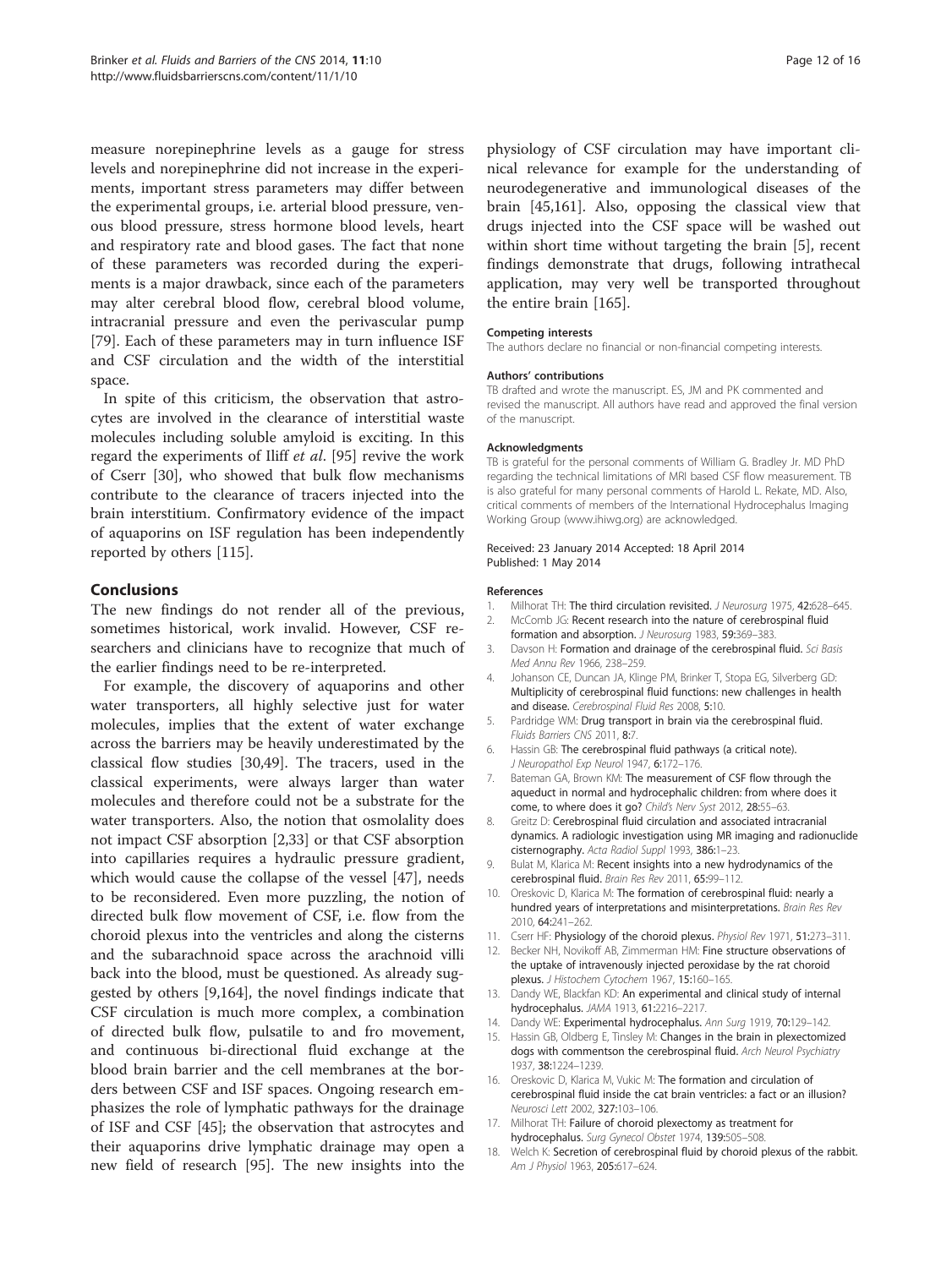- <span id="page-12-0"></span>19. Pollay M: Formation of cerebrospinal fluid. Relation of studies of isolated choroid plexus to the standing gradient hypothesis. J Neurosurg 1975, 42:665–673.
- 20. Pollay M, Stevens A, Estrada E, Kaplan R: Extracorporeal perfusion of choroid plexus. J Appl Physiol 1972, 32:612–617.
- 21. Ames A 3rd, Sakanoue M, Endo S: Na, K, Ca, Mg, and C1 concentrations in choroid plexus fluid and cisternal fluid compared with plasma ultrafiltrate. J Neurophysiol 1964, 27:672–681.
- 22. de Rougemont, Ames A III, Nesbett FB, Hofmann HF: Fluid formed by choroid plexus; a technique for its collection and a comparison of its electrolyte composition with serum and cisternal fluids. J Neurophysiol 1960, 23:485–495.
- 23. Bering EA Jr: Cerebrospinal fluid production and its relationship to cerebral metabolism and cerebral blood flow. Am J Physiol 1959, 197:825–828.
- 24. Bering EA Jr, Sato O: Hydrocephalus: changes in formation and absorption of cerebrospinal fluid within the cerebral ventricles. J Neurosurg 1963, 20:1050–1063.
- 25. Weed LH: The development of the cerebrospinal spaces in pig and in man. Contrib Embryol Carnegie Inst 1917, 5:1-116.
- 26. Pollay M, Curl F: Secretion of cerebrospinal fluid by the ventricular ependyma of the rabbit. Am J Physiol 1967, 213:1031–1038.
- 27. Sonnenberg H, Solomon S, Frazier DT: Sodium and chloride movement into the central canal of cat spinal cord. Proc Soc Exp Biol Med 1967, 124:1316–1320.
- 28. Bradbury MW: Physiopathology of the blood-brain barrier. Adv Exp Med Biol 1976, 69:507–516.
- 29. Abbott NJ: Evidence for bulk flow of brain interstitial fluid: significance for physiology and pathology. Neurochem Int 2004, 45:545–552.
- 30. Cserr HF: Role of secretion and bulk flow of brain interstitial fluid in brain volume regulation. Ann NY Acad Sci 1988, 529:9-20.
- 31. Davson H, Domer FR, Hollingsworth JR: The mechanism of drainage of the cerebrospinal fluid. Brain 1973, 96:329–336.
- 32. Johanson CE, Duncan JA 3rd, Klinge PM, Brinker T, Stopa EG, Silverberg GD: Multiplicity of cerebrospinal fluid functions: New challenges in health and disease. Cerebrospinal Fluid Res 2008, 5:10.
- 33. Davson H, Welch K, Segal MB: Physiology and pathophysiology of the cerebrospinal fluid. Edinburgh London Melbourne and New York: Churchill Livingstone; 1987.
- 34. Key EAH, Retzius MG: Studien in der Anatomie des Nervensystems und des Bindegewebes. Stockholm: Samson and Wallin; 1875.
- 35. Weed LH: Studies on cerebro-spinal fluid. No. II : the theories of drainage of cerebro-spinal fluid with an analysis of the methods of investigation. J Med Res 1914, 31:21–49.
- 36. Weed LH: Studies on cerebro-spinal fluid. No. III : the pathways of escape from the subarachnoid spaces with particular reference to the Arachnoid Villi. J Med Res 1914, 31:51–91.
- 37. Weed LH: Studies on cerebro-spinal fluid. No. IV : the dual source of cerebro-spinal fluid. J Med Res 1914, 31:93–118. 111.
- 38. Tripathi RC: The functional morphology of the outflow systems of ocular and cerebrospinal fluids. Exp Eye Res 1977, 25(Suppl):65–116.
- 39. Levine JE, Povlishock JT, Becker DP: The morphological correlates of primate cerebrospinal fluid absorption. Brain Res 1982, 241:31–41.
- 40. Welch K, Pollay M: Perfusion of particles through arachnoid villi of the monkey. Am J Physiol 1961, 201:651–654.
- 41. Courtice FC, Simmonds WJ: The removal of protein from the subarachnoid space. Aust J Exp Biol Med Sci 1951, 29:255-263.
- 42. Boulton M, Flessner M, Armstrong D, Hay J, Johnston M: Determination of volumetric cerebrospinal fluid absorption into extracranial lymphatics in sheep. Am J Physiol 1998, 274:R88-R96.
- 43. Bradbury MW, Cserr HF, Westrop RJ: Drainage of cerebral interstitial fluid into deep cervical lymph of the rabbit. Am J Physiol 1981, 240:F329–F336.
- 44. Brinker T, Ludemann W, Berens V, Samii M: Dynamic properties of lymphatic pathways for the absorption of cerebrospinal fluid. Acta Neuropathol(Berl) 1997, 94:493–498.
- 45. Weller RO, Galea I, Carare RO, Minagar A: Pathophysiology of the lymphatic drainage of the central nervous system: Implications for pathogenesis and therapy of multiple sclerosis. Pathophysiology 2010, 17:295–306.
- 46. Klarica M, Mise B, Vladic A, Rados M, Oreskovic D: "Compensated hyperosmolarity" of cerebrospinal fluid and the development of hydrocephalus. Neuroscience 2013, 248C:278-289.
- 47. Welch K: The principles of physiology of the cerebrospinal fluid in relation to hydrocephalus including normal pressure hydrocephalus. Adv Neurol 1975, 13:247–332.
- 48. Masserman JH: Cerebrospinal hydrodynamics: IV. Clinical experimental studies. Arch Neurol Psychiat 1934, 32:523-553.
- 49. Heisey SR, Held D, Pappenheimer JR: Bulk flow and diffusion in the cerebrospinal fluid system of the goat. Am J Physiol 1962, 203:775–781.
- 50. Fishman RA: The cerebrospinal fluid production rate is reduced in dementia of the Alzheimer's type. Neurology 2002, 58:1866. author reply 1866.
- 51. Ekstedt J: CSF hydrodynamic studies in man. 2. Normal hydrodynamic variables related to CSF pressure and flow. J Neurol Neurosurg Psychiatry 1978, 41:345–353.
- 52. Rubin RC, Henderson ES, Ommaya AK, Walker MD, Rall DP: The production of cerebrospinal fluid in man and its modification by acetazolamide. J Neurosurg 1966, 25:430–436.
- 53. Cutler RW, Page L, Galicich J, Watters GV: Formation and absorption of cerebrospinal fluid in man. Brain 1968, 91:707–720.
- 54. Lorenzo AV, Page LK, Watters GV: Relationship between cerebrospinal fluid formation, absorption and pressure in human hydrocephalus. Brain 1970, 93:679–692.
- 55. Rottenberg DA, Deck MD, Allen JC: Metrizamide washout as a measure of CSF bulk flow. Neuroradiology 1978, 16:203–206.
- 56. Rottenberg DA, Howieson J, Deck MD: The rate of CSF formation in man: preliminary observations on metrizamide washout as a measure of CSF bulk flow. Ann Neurol 1977, 2:503–510.
- 57. Cushing H: Studies in Intracranial physiology & surgery: the third circulation, the Hypophysis, the Gliomas : the Cameron prize lectures delivered at the University of Edinburgh, October 19–22, 1925. Oxford: 1926.
- Black PM: Harvey cushing at the Peter Bent Brigham hospital. Neurosurgery 1999, 45:990–1001.
- 59. Woollam DH, Millen JW: The perivascular spaces of the mammalian central nervous system and their relation to the perineuronal and subarachnoid spaces. J Anat 1955, 89:193-200.
- 60. Jones EG: On the mode of entry of blood vessels into the cerebral cortex. J Anat 1970, 106:507-520.
- 61. Cserr HF, Depasquale M, Patlak CS, Pullen RG: Convection of cerebral interstitial fluid and its role in brain volume regulation. Ann NY Acad Sci 1986, 481:123–134.
- 62. Bechmann I, Kwidzinski E, Kovac AD, Simburger E, Horvath T, Gimsa U, Dirnagl U, Priller J, Nitsch R: Turnover of rat brain perivascular cells. Exp Neurol 2001, 168:242–249.
- Bechmann I, Priller J, Kovac A, Bontert M, Wehner T, Klett FF, Bohsung J, Stuschke M, Dirnagl U, Nitsch R: Immune surveillance of mouse brain perivascular spaces by blood-borne macrophages. Eur J Neurosci 2001, 14:1651–1658.
- 64. Krueger M, Bechmann I: CNS pericytes: concepts, misconceptions, and a way out. Glia 2010, 58:1–10.
- 65. Krahn V: The pia mater at the site of the entry of blood vessels into the central nervous system. Anat Embryol (Berl) 1982, 164:257–263.
- 66. Ge S, Song L, Pachter JS: Where is the blood–brain barrier … really? J Neurosci Res 2005, 79:421–427.
- 67. Bechmann I, Galea I, Perry VH: What is the blood-brain barrier (not)? Trends Immunol 2007, 28:5–11.
- 68. Zhang ET, Inman CB, Weller RO: Interrelationships of the pia mater and the perivascular (Virchow-Robin) spaces in the human cerebrum. J Anat 1990, 170:111–123.
- 69. Krisch B: Ultrastructure of the meninges at the site of penetration of veins through the dura mater, with particular reference to Pacchionian granulations. Investigations in the rat and two species of new-world monkeys (Cebus apella, Callitrix jacchus). Cell Tissue Res 1988, 251:621–631.
- 70. Krisch B, Leonhardt H, Oksche A: Compartments and perivascular arrangement of the meninges covering the cerebral cortex of the rat. Cell Tissue Res 1984, 238:459–474.
- 71. Ichimura T, Fraser PA, Cserr HF: Distribution of extracellular tracers in perivascular spaces of the rat brain. Brain Res 1991, 545:103–113.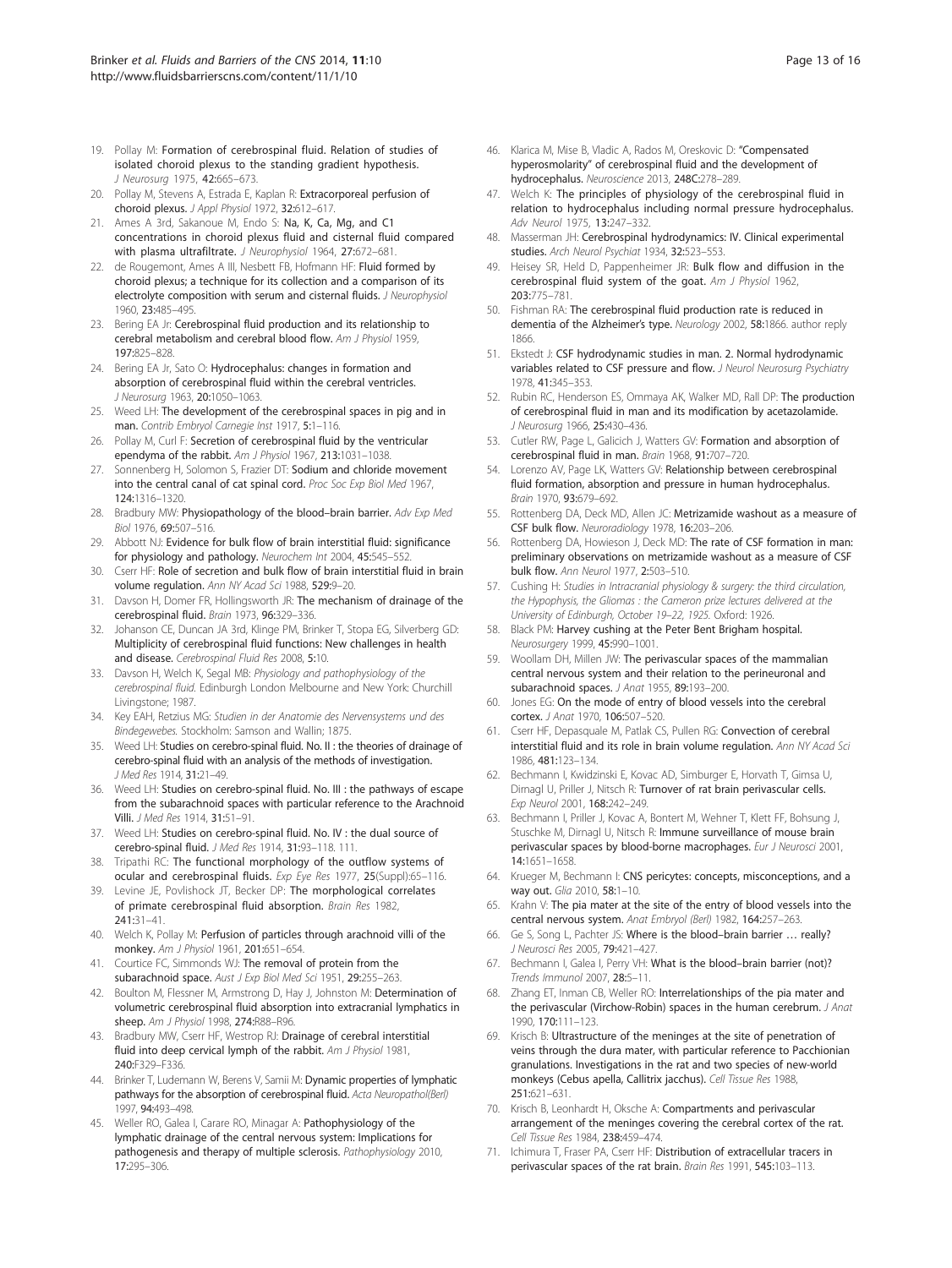- <span id="page-13-0"></span>72. Thal DR: The pre-capillary segment of the blood–brain barrier and its relation to perivascular drainage in Alzheimer's disease and small vessel disease. Sci World J 2009, 9:557-563.
- 73. Rennels ML, Gregory TF, Blaumanis OR, Fujimoto K, Grady PA: Evidence for a 'paravascular' fluid circulation in the mammalian central nervous system, provided by the rapid distribution of tracer protein throughout the brain from the subarachnoid space. Brain Res 1985, 326:47-63.
- 74. Zhang ET, Richards HK, Kida S, Weller RO: Directional and compartmentalised drainage of interstitial fluid and cerebrospinal fluid from the rat brain. Acta Neuropathol 1992, 83:233-239.
- Barshes N, Demopoulos A, Engelhard HH: Anatomy and physiology of the leptomeninges and CSF space. Cancer Treat Res 2005, 125:1–16.
- 76. Hutchings M, Weller RO: Anatomical relationships of the pia mater to cerebral blood vessels in man. J Neurosurg 1986, 65:316-325.
- 77. Alcolado R, Weller RO, Parrish EP, Garrod D: The cranial arachnoid and pia mater in man: anatomical and ultrastructural observations. Neuropath Appl Neurobiol 1988, 14:1–17.
- 78. Brightman MW, Palay SL: The fine structure of Ependyma in the brain of the rat. *J Cell Biol* 1963, 19:415-439.
- 79. Hadaczek P, Yamashita Y, Mirek H, Tamas L, Bohn M, Noble C, Park J, Bankiewicz K: The "Perivascular Pump" driven by arterial pulsation is a powerful mechanism for the distribution of therapeutic molecules within the brain. Mol Ther 2006, 14:69–78.
- 80. Szentistvanyi I, Patlak CS, Ellis RA, Cserr HF: Drainage of interstitial fluid from different regions of rat brain. Am J Physiol 1984, 246:F835–F844.
- 81. Weller RO, Kida S, Zhang ET: Pathways of fluid drainage from the brain–morphological aspects and immunological significance in rat and man. Brain Pathol 1992, 2:277–284.
- 82. Weller RO, Djuanda E, Yow HY, Carare RO: Lymphatic drainage of the brain and the pathophysiology of neurological disease. Acta Neuropathol 2009, 117:1–14.
- 83. Carare RO, Bernardes-Silva M, Newman TA, Page AM, Nicoll JA, Perry VH, Weller RO: Solutes, but not cells, drain from the brain parenchyma along basement membranes of capillaries and arteries: significance for cerebral amyloid angiopathy and neuroimmunology. Neuropathol Appl Neurobiol 2008, 34:131–144.
- 84. Preston SD, Steart PV, Wilkinson A, Nicoll JA, Weller RO: Capillary and arterial cerebral amyloid angiopathy in Alzheimer's disease: defining the perivascular route for the elimination of amyloid beta from the human brain. Neuropathol Appl Neurobiol 2003, 29:106–117.
- 85. Carare RO, Hawkes CA, Jeffrey M, Kalaria RN, Weller RO: Review: cerebral amyloid angiopathy, prion angiopathy, CADASIL and the spectrum of protein elimination failure angiopathies (PEFA) in neurodegenerative disease with a focus on therapy. Neuropathol Appl Neurobiol 2013, 39:593–611.
- 86. Carare RO, Hawkes CA, Weller RO: Afferent and efferent immunological pathways of the brain. Anatomy, function and failure. Brain. Behav Immun 2014, 36:9–14.
- 87. Hawkes CA, Hartig W, Kacza J, Schliebs R, Weller RO, Nicoll JA, Carare RO: Perivascular drainage of solutes is impaired in the ageing mouse brain and in the presence of cerebral amyloid angiopathy. Acta Neuropathol 2011, 121:431–443.
- 88. Iliff JJ, Lee H, Yu M, Feng T, Logan J, Nedergaard M, Benveniste H: Brainwide pathway for waste clearance captured by contrast-enhanced MRI. J Clin Invest 2013, 123:1299–1309.
- 89. Davson H, Kleeman CR, Levin E: The blood brain barrier. In Drugs and Membranes, Volume 4. Edited by Hoghen AM, Lindgren P. Oxford: Pergamon Press; 1963:71–94.
- 90. Patlak CS, Fenstermacher JD: Measurements of dog blood–brain transfer constants by ventriculocisternal perfusion. Am J Physiol 1975, 229:877–884.
- 91. Nicholson C, Phillips JM: Diffusion of anions and cations in the extracellular micro-environment of the brain [proceedings]. J Physiol 1979, 296:66P.
- 92. Sykova E, Nicholson C: Diffusion in brain extracellular space. Physiol Rev 2008, 88:1277–1340.
- 93. Wolak DJ, Thorne RG: Diffusion of macromolecules in the brain: implications for drug delivery. Molec Pharmaceutics 2013, 10:1492–1504.
- 94. Cserr HF, Harling-Berg CJ, Knopf PM: Drainage of brain extracellular fluid into blood and deep cervical lymph and its immunological significance. Brain Pathol 1992, 2:269–276.
- 95. Iliff JJ, Wang M, Liao Y, Plogg BA, Peng W, Gundersen GA, Benveniste H, Vates GE, Deane R, Goldman SA, Nagelhus EA, Nedergaard M: A paravascular pathway facilitates CSF flow through the brain parenchyma and the clearance of interstitial solutes, including amyloid beta. Sci Transl Med 2012, 4:147ra111.
- 96. MacAulay N, Zeuthen T: Water transport between CNS compartments: contributions of aquaporins and cotransporters. Neuroscience 2010, 168:941–956.
- 97. Papadopoulos MC, Verkman AS: Aquaporin water channels in the nervous system. Nat Rev Neurosci 2013, 14:265–277.
- 98. Tait MJ, Saadoun S, Bell BA, Papadopoulos MC: Water movements in the brain: role of aquaporins. Trends Neurosci 2008, 31:37–43.
- 99. Bering EA Jr: Water exchange of central nervous system and cerebrospinal fluid. J Neurosurg 1952, 9:275–287.
- 100. Bateman GA: Extending the hydrodynamic hypothesis in chronic hydrocephalus. Neurosurg Rev 2005, 28:333–334.
- 101. Mamonov AB, Coalson RD, Zeidel ML, Mathai JC: Water and deuterium oxide permeability through aquaporin 1: MD predictions and experimental verification. J Gen Physiol 2007, 130:111–116.
- 102. Ibata K, Takimoto S, Morisaku T, Miyawaki A, Yasui M: Analysis of aquaporin-mediated diffusional water permeability by coherent anti-stokes Raman scattering microscopy. Biophysical J 2011, 101:2277–2283.
- 103. Johanson CE, Stopa EG, McMillan PN: The blood-cerebrospinal fluid barrier: structure and functional significance. Meth Molec Biol 2011, 686:101–131.
- 104. Praetorius J, Nielsen S: Distribution of sodium transporters and aquaporin-1 in the human choroid plexus. Am J Physiol Cell Physiol 2006, 291:C59–C67.
- 105. Brown PD, Davies SL, Speake T, Millar ID: Molecular mechanisms of cerebrospinal fluid production. Neuroscience 2004, 129:957–970.
- 106. Owler BK, Pitham T, Wang D: Aquaporins: relevance to cerebrospinal fluid physiology and therapeutic potential in hydrocephalus. Cerebrospinal Fluid Res 2010, 7:15.
- 107. Bradbury MWB, Cserr H: Drainage of cerebral interstitial fluid and of cerebrospinal fluid into lymphatics. In Experimental Biology of the lymphatic circulation. Edited by Johnston MG. Amsterdam: Elsevier Science Publishers: 1985.
- 108. Abbott NJ, Patabendige AA, Dolman DE, Yusof SR, Begley DJ: Structure and function of the blood–brain barrier. Neurobiol Dis 2010, 37:13–25.
- 109. Neuwelt EA, Bauer B, Fahlke C, Fricker G, Iadecola C, Janigro D, Leybaert L, Molnar Z, O'Donnell ME, Povlishock JT, Saunders NR, Sharp F, Stanimirovic D, Watts RJ, Drewes LR: Engaging neuroscience to advance translational research in brain barrier biology. Nat Rev Neurosci 2011, 12:169–182.
- 110. Abbott NJ: Blood–brain barrier structure and function and the challenges for CNS drug delivery. J Inherit Metab Dis 2013, 36:437–449.
- 111. Neuwelt EA: Mechanisms of disease: the blood–brain barrier. Neurosurgery 2004, 54:131–142.
- 112. Mathiisen TM, Lehre KP, Danbolt NC, Ottersen OP: The perivascular astroglial sheath provides a complete covering of the brain microvessels: an electron microscopic 3D reconstruction. Glia 2010, 58:1094–1103.
- 113. Rash JE, Yasumura T, Hudson CS, Agre P, Nielsen S: Direct immunogold labeling of aquaporin-4 in square arrays of astrocyte and ependymocyte plasma membranes in rat brain and spinal cord. Proc Natl Acad Sci U S A 1998, 95:11981–11986.
- 114. Nielsen S, Nagelhus EA, Amiry-Moghaddam M, Bourque C, Agre P, Ottersen OP: Specialized membrane domains for water transport in glial cells: high-resolution immunogold cytochemistry of aquaporin-4 in rat brain. J Neurosci 1997, 17:171–180.
- 115. Haj-Yasein NN, Vindedal GF, Eilert-Olsen M, Gundersen GA, Skare O, Laake P, Klungland A, Thoren AE, Burkhardt JM, Ottersen OP, Nagelhus EA: Glialconditional deletion of aquaporin-4 (Aqp4) reduces blood–brain water uptake and confers barrier function on perivascular astrocyte endfeet. Proc Natl Acad Sci U S A 2011, 108:17815–17820.
- 116. Zelenina M: Regulation of brain aquaporins. Neurochem Int 2010, 57:468–488.
- 117. Day RE, Kitchen P, Owen D, Bland C, Marshall L, Conner AC, Bill RM, Conner MT: Human aquaporins: regulators of transcellular water flow. Biochim Biophys Acta 2014, 1840(5):1492–1506.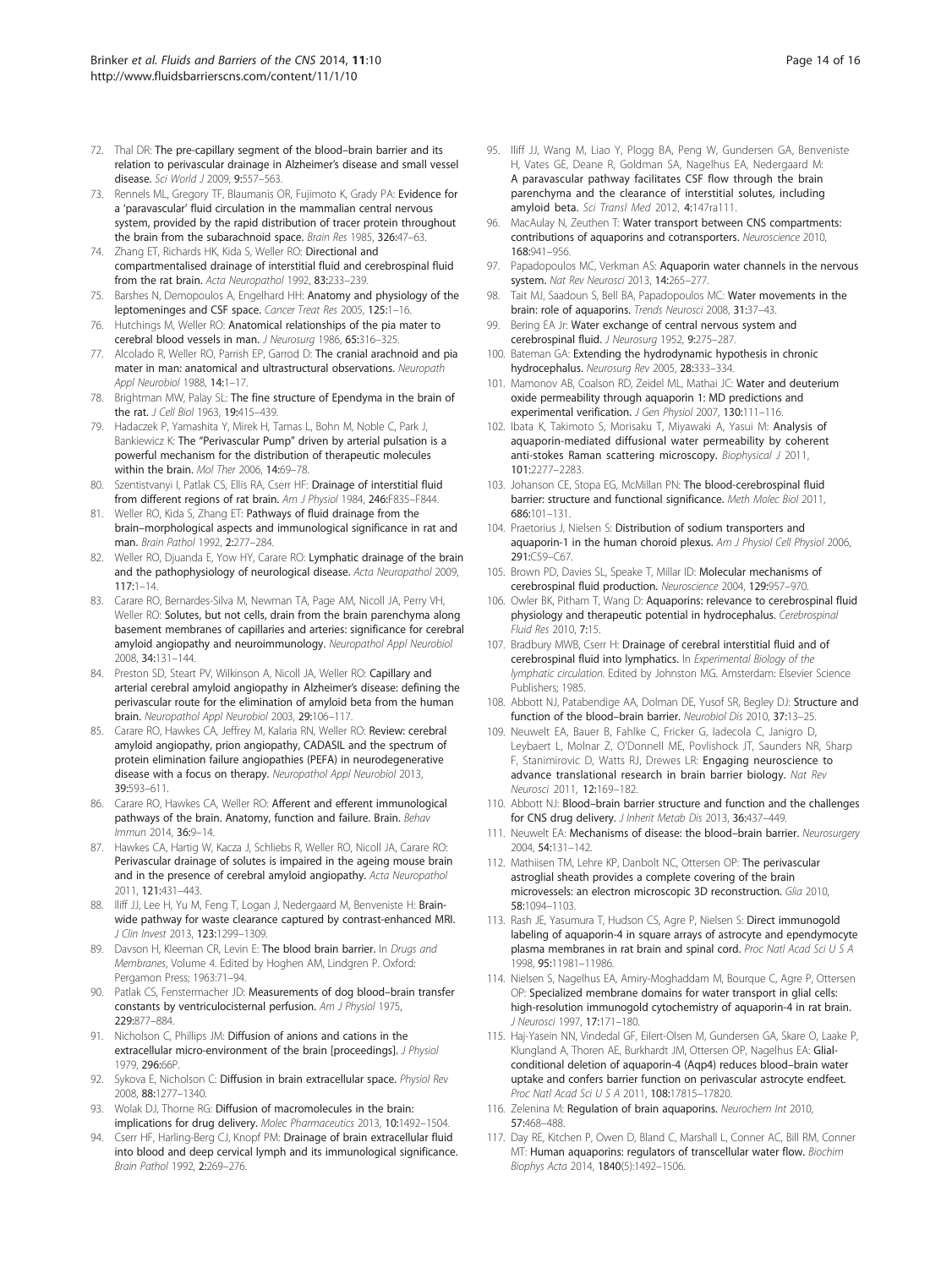- <span id="page-14-0"></span>118. Badaut J, Lasbennes F, Magistretti PJ, Regli L: Aquaporins in brain: distribution, physiology, and pathophysiology. J Cereb Blood Flow Metab 2002, 22:367–378.
- 119. Agre P: The aquaporin water channels. Proc Am Thorac Soc 2006, 3:5-13.
- 120. Benfenati V, Ferroni S: Water transport between CNS compartments: functional and molecular interactions between aquaporins and ion channels. Neuroscience 2010, 168:926–940.
- 121. Chai RC, Jiang JH, Kwan Wong AY, Jiang F, Gao K, Vatcher G, Hoi Yu AC: AQP5 is differentially regulated in astrocytes during metabolic and traumatic injuries. Glia 2013, 61:1748–1765.
- 122. Igarashi H, Tsujita M, Kwee IL, Nakada T: Water influx into cerebrospinal fluid is primarily controlled by aquaporin-4, not by aquaporin-1: 17O JJVCPE MRI study in knockout mice. Neuroreport 2014, 25(1):39–43.
- 123. Suzuki Y, Nakamura Y, Yamada K, Huber VJ, Tsujita M, Nakada T: Aquaporin-4 positron emission tomography imaging of the human brain: first report. J Neuroimaging 2013, 23:219–223.
- 124. Yukutake Y, Yasui M: Regulation of water permeability through aquaporin-4. Neuroscience 2010, 168:885–891.
- 125. Verkman AS, Binder DK, Bloch O, Auguste K, Papadopoulos MC: Three distinct roles of aquaporin-4 in brain function revealed by knockout mice. Biochim Biophys Acta 2006, 1758:1085–1093.
- 126. Oshio K, Binder DK, Bollen A, Verkman AS, Berger MS, Manley GT: Aquaporin-1 expression in human glial tumors suggests a potential novel therapeutic target for tumor-associated edema. Acta Neurochir Suppl 2003, 86:499–502.
- 127. Oshio K, Binder DK, Liang Y, Bollen A, Feuerstein B, Berger MS, Manley GT: Expression of the aquaporin-1 water channel in human glial tumors. Neurosurgery 2005, 56:375–381. discussion 375–381.
- 128. Igarashi H, Tsujita M, Kwee IL, Nakada T: Inhibition of aquaporin-4 significantly increases regional cerebral blood flow. Neuroreport 2013, 24:324–328.
- 129. Cserr HF: Relationship between cerebrospinal fluid and interstitial fluid of brain. Fed Proc 1974, 33:2075–2078.
- 130. Yang M, Gao F, Liu H, Yu WH, He GQ, Zhuo F, Qiu GP, Sun SQ: Immunolocalization of aquaporins in rat brain. Anat Histol Embryol 2011, 40:299–306.
- 131. Neely JD, Amiry-Moghaddam M, Ottersen OP, Froehner SC, Agre P, Adams ME: Syntrophin-dependent expression and localization of Aquaporin-4 water channel protein. Proc Natl Acad Sci U S A 2001, 98:14108–14113.
- 132. Connors NC, Kofuji P: Potassium channel Kir4.1 macromolecular complex in retinal glial cells. Glia 2006, 53:124–131.
- 133. Amiry-Moghaddam M, Frydenlund DS, Ottersen OP: Anchoring of aquaporin-4 in brain: molecular mechanisms and implications for the physiology and pathophysiology of water transport. Neuroscience 2004, 129:999–1010.
- 134. Vajda Z, Pedersen M, Fuchtbauer EM, Wertz K, Stodkilde-Jorgensen H, Sulyok E, Doczi T, Neely JD, Agre P, Frokiaer J, Nielsen S: Delayed onset of brain edema and mislocalization of aquaporin-4 in dystrophin-null transgenic mice. Proc Natl Acad Sci U S A 2002, 99:13131–13136.
- 135. Nagelhus EA, Horio Y, Inanobe A, Fujita A, Haug FM, Nielsen S, Kurachi Y, Ottersen OP: Immunogold evidence suggests that coupling of K + siphoning and water transport in rat retinal Muller cells is mediated by a coenrichment of Kir4.1 and AQP4 in specific membrane domains. Glia 1999, 26:47–54.
- 136. Nagelhus EA, Mathiisen TM, Ottersen OP: Aquaporin-4 in the central nervous system: cellular and subcellular distribution and coexpression with KIR4.1. Neuroscience 2004, 129:905–913.
- 137. Verkman AS: Knock-out models reveal new aquaporin functions. Handb Exp Pharmacol 2009, 190:359–381.
- 138. Zador Z, Stiver S, Wang V, Manley GT: Role of aquaporin-4 in cerebral edema and stroke. Handb Exp Pharmacol 2009, 190:159–170.
- 139. Bloch O, Auguste KI, Manley GT, Verkman AS: Accelerated progression of kaolin-induced hydrocephalus in aquaporin-4-deficient mice. J Cereb Blood Flow Metab 2006, 26:1527–1537.
- 140. Solenov E, Watanabe H, Manley GT, Verkman AS: Sevenfold-reduced osmotic water permeability in primary astrocyte cultures from AQP-4 deficient mice, measured by a fluorescence quenching method. Am J Physiol Cell Physiol 2004, 286:C426-432.
- 141. Papadopoulos MC, Verkman AS: Aquaporin-4 gene disruption in mice reduces brain swelling and mortality in pneumococcal meningitis. J Biol Chem 2005, 280:13906–13912.
- 142. Manley GT, Fujimura M, Ma T, Noshita N, Filiz F, Bollen AW, Chan P, Verkman AS: Aquaporin-4 deletion in mice reduces brain edema after acute water intoxication and ischemic stroke. Nat Med 2000, 6:159–163.
- 143. Saadoun S, Tait MJ, Reza A, Davies DC, Bell BA, Verkman AS, Papadopoulos MC: AQP4 gene deletion in mice does not alter blood–brain barrier integrity or brain morphology. Neuroscience 2009, 161:764–772.
- 144. Li X, Kong H, Wu W, Xiao M, Sun X, Hu G: Aquaporin-4 maintains ependymal integrity in adult mice. Neuroscience 2009, 162:67–77.
- 145. Bulat M, Lupret V, Oreskovic D, Klarica M: Transventricular and transpial absorption of cerebrospinal fluid into cerebral microvessels. Coll Antropol 2008, 32:43–50.
- 146. O'Donnell M: NMR blood flow imaging using multiecho, phase contrast sequences. Med Phys 1985, 12:59–64.
- 147. Bradley WG Jr, Kortman KE, Burgoyne B: Flowing cerebrospinal fluid in normal and hydrocephalic states: appearance on MR images. Radiology 1986, 159:611–616.
- 148. Feinberg DA, Mark AS: Human brain motion and cerebrospinal fluid circulation demonstrated with MR velocity imaging. Radiology 1987, 163:793–799.
- 149. Nitz WR, Bradley WG Jr, Watanabe AS, Lee RR, Burgoyne B, O'Sullivan RM, Herbst MD: Flow dynamics of cerebrospinal fluid: assessment with phase-contrast velocity MR imaging performed with retrospective cardiac gating. Radiology 1992, 183:395–405.
- 150. Bradley WG Jr, Scalzo D, Queralt J, Nitz WN, Atkinson DJ, Wong P: Normal-pressure hydrocephalus: evaluation with cerebrospinal fluid flow measurements at MR imaging. Radiology 1996, 198:523–529.
- 151. Yoshida K, Takahashi H, Saijo M, Ueguchi T, Tanaka H, Fujita N, Murase K: Phase-contrast MR studies of CSF flow rate in the cerebral aqueduct and cervical subarachnoid space with correlation-based segmentation. Magn Reson Med Sci 2009, 8:91–100.
- 152. Penn RD, Basati S, Sweetman B, Guo X, Linninger A: Ventricle wall movements and cerebrospinal fluid flow in hydrocephalus. J Neurosurg 2011, 115:159–164.
- 153. Piechnik SK, Summers PE, Jezzard P, Byrne JV: Magnetic resonance measurement of blood and CSF flow rates with phase contrast–normal values, repeatability and CO2 reactivity. Acta Neurochir Suppl 2008, 102:263–270.
- 154. Gideon P, Stahlberg F, Thomsen C, Gjerris F, Sorensen PS, Henriksen O: Cerebrospinal fluid flow and production in patients with normal pressure hydrocephalus studied by MRI. Neuroradiology 1994, 36:210-215.
- 155. Huang TY, Chung HW, Chen MY, Giiang LH, Chin SC, Lee CS, Chen CY, Liu YJ: Supratentorial cerebrospinal fluid production rate in healthy adults: quantification with two-dimensional cine phase-contrast MR imaging with high temporal and spatial resolution. Radiology 2004, 233:603–608.
- 156. Kim DS, Choi JU, Huh R, Yun PH, Kim DI: Quantitative assessment of cerebrospinal fluid hydrodynamics using a phase-contrast cine MR image in hydrocephalus. Child's Nerv Syst 1999, 15:461–467.
- 157. Badaut J, Ashwal S, Adami A, Tone B, Recker R, Spagnoli D, Ternon B, Obenaus A: Brain water mobility decreases after astrocytic aquaporin-4 inhibition using RNA interference. *J Cereb Blood Flow Metab* 2011, 31:819–831.
- 158. Chikly B, Quaghebeur J: Reassessing cerebrospinal fluid (CSF) hydrodynamics: a literature review presenting a novel hypothesis for CSF physiology. J Bodyw Mov Ther 2013, 17:344-354.
- 159. Greitz D, Greitz T, Hindmarsh T: We need a new understanding of the reabsorption of cerebrospinal fluid–II. Acta Paediatr 1997, 86:1148.
- 160. Klarica M, Oreskovic D, Bozic B, Vukic M, Butkovic V, Bulat M: New experimental model of acute aqueductal blockage in cats: effects on cerebrospinal fluid pressure and the size of brain ventricles. Neuroscience 2009, 158:1397–1405.
- 161. Nedergaard M: Neuroscience. Garbage truck of the brain. Science 2013, 340:1529–1530.
- 162. Foldi M, Csillik B, Zoltan OT: Lymphatic drainage of the brain. Experientia 1968, 24:1283–1287.
- 163. Xie L, Kang H, Xu Q, Chen MJ, Liao Y, Thiyagarajan M, O'Donnell J, Christensen DJ, Nicholson C, Iliff JJ, Takano T, Deane R, Nedergaard M: Sleep drives metabolite clearance from the adult brain. Science 2013, 342:373–377.